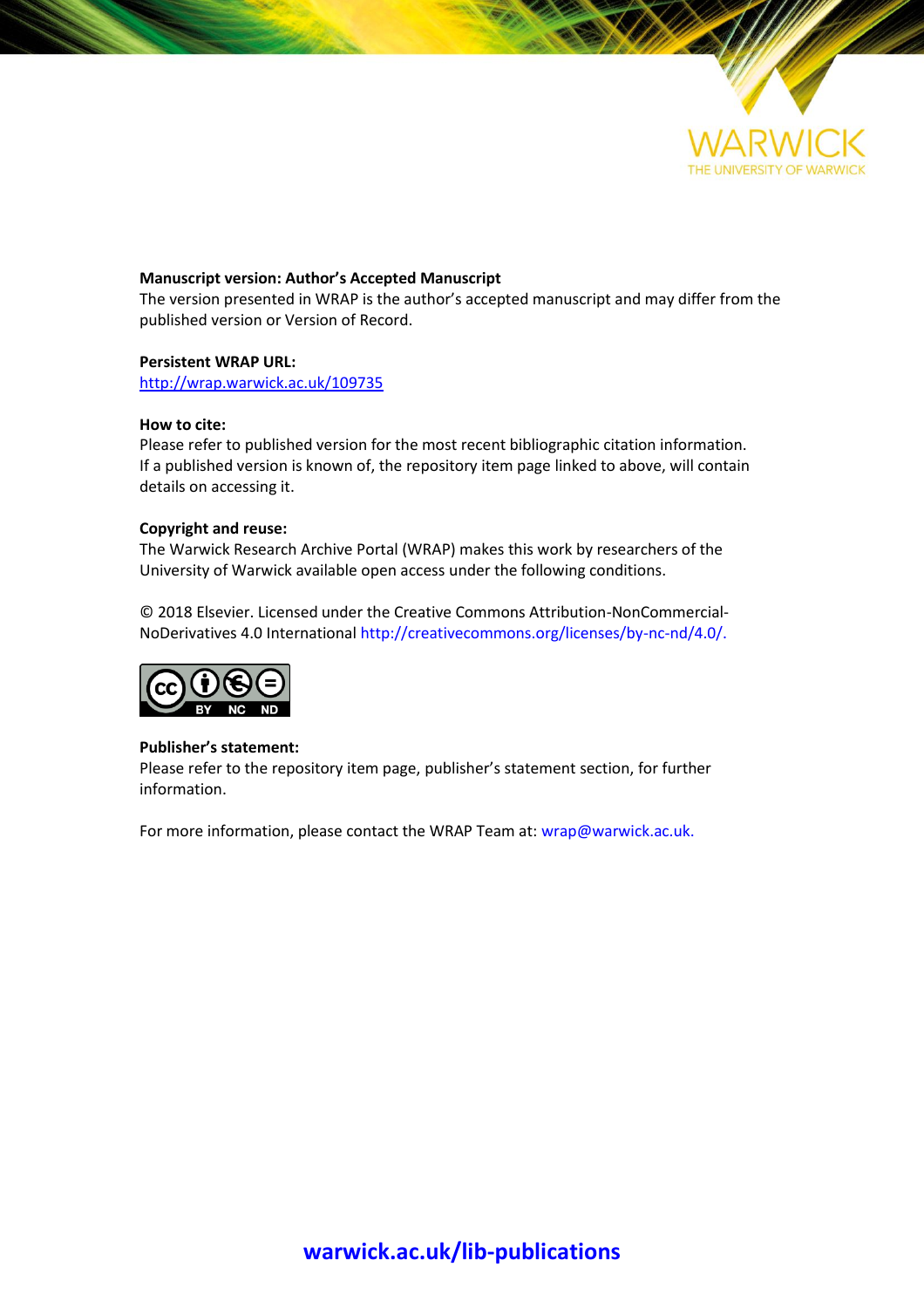# Non-discriminatory Donation Relief and Strategic Commitment under Political Competition<sup>\*</sup>

Monica A. Giovanniello<sup>a,∗</sup>, Carlo Perroni<sup>b,d</sup>, Kimberley Scharf<sup>e,f,d</sup>, Al Slivinski<sup>c</sup>

*<sup>a</sup>Universitat de les Illes Balears, Departament d'Economia Aplicada, Palma de Mallorca, 07122, Spain <sup>b</sup>University of Warwick, Department of Economics, Gibbet Hill Road, Coventry, CV4 7AL, UK <sup>c</sup>Western University, Department of Economics, London, Ontario, N6G 2V4, Canada <sup>d</sup>CESIfo <sup>e</sup>University of Birmingham, Department of Economics, Edgbaston, Birmingham, B15 2TT, UK <sup>f</sup>CEPR*

# **Abstract**

Tax relief for private donations towards the provision of collective goods can protect minorities from majority-driven outcomes in which tax revenues are exclusively used to finance the provision of public goods that are only valued by the majority. In this paper we show that non-discriminatory tax relief for private donations can arise in political equilibrium as a strategic commitment device aimed at creating and supporting political alliances that would not otherwise be able to coalesce.

*Keywords:* Tax Relief, Private Donations, Strategic Policy Commitment *JEL:* D7, H2, H4, L3

<sup>✩</sup>The authors are grateful to Peter Buisseret, Francesco De Sinopoli, Bhaskar Dutta, Ethan Ilzetzki, Motty Perry, Herakles Polemarchakis, David Ronayne, Simone Tonin, and participants at conference and seminar presentations. Giovanniello and Scharf gratefully acknowledge research support from the ESRC.

<sup>∗</sup>Corresponding author.

*Email addresses:* ma.giovanniello@uib.cat (Monica A. Giovanniello), c.perroni@warwick.ac.uk (Carlo Perroni), k.scharf@bham.ac.uk (Kimberley Scharf), aslivins@uwo.ca (Al Slivinski)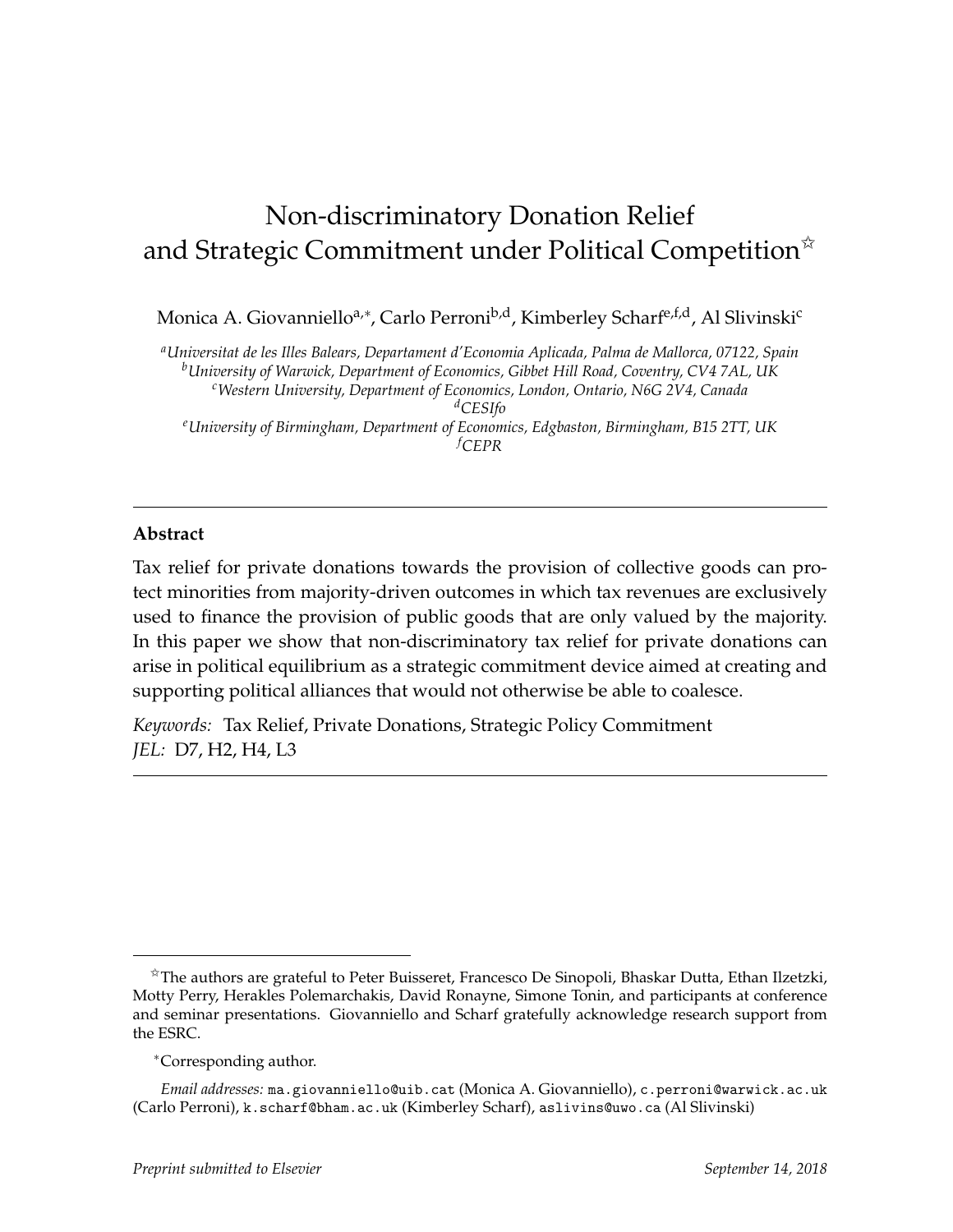# **1. Introduction**

Because of budgetary pressures, governments have increasingly come to rely on the private sector for the provision of collective goods and services. Accordingly, there has been a growing focus in the public debate on how government incentives for private contributions – typically delivered in the form of tax reliefs – should be structured; and, more specifically, on whether they should be offered indiscriminately, without varying the level of relief depending on the extent to which different types of donations generate a "public benefit", and without limit on the size of donations that can benefit from relief.<sup>[1](#page-2-0)</sup>

In this paper, we re-examine the political-economy rationale for non-discriminatory donation relief: can non-discriminatory donation relief, as we observe it, be rationalized as an equilibrium outcome of political competition?

Our paper is a first attempt to build a bridge between two main strands of literature on the voluntary provision of public goods. The first has focused on how tax policy and government spending affect charitable giving (Warr, 1982, 1983; Roberts, 1984, 1987; Bernheim, 1986; and Bergstrom *et al.*, 1986). With reference to the subsidization of private donations, this literature has shown that diverting public funds towards tax relief for private giving can raise the total level of provision of public goods above the level that could be achieved if the same public funds were used directly to provide the goods (Andreoni and Bergstrom, 1994).

The second, more recent, strand of literature has examined public provision choices by elected representatives when public goods can also be provided privately and the role that such provision choices play in the determination of political outcomes (Epple and Romano, 1996a, 1996b; Gouveia, 1997; Scharf, 2000; Horstmann *et al.*, 2007; Horstmann and Scharf, 2008). One of the key conclusions from this literature is that majorities may prefer a mixed regime of public provision with private donations over either pure private provision or pure public provision, and may deploy tax relief

<span id="page-2-0"></span><sup>1</sup>See National Audit Office, 2013; and *[The Surprising Relationship Between Taxes and Charitable Giv](https://www.wsj.com/articles/the-surprising-relationship-between-taxes-and-charitable-giving-1450062191.)[ing](https://www.wsj.com/articles/the-surprising-relationship-between-taxes-and-charitable-giving-1450062191.)*, the Wall Street Journal, December 12, 2015; *[Tax Expenditures: Overview and Analysis](https://fas.org/sgp/crs/misc/R44012.pdf)*, Congressional Research Office, April 30, 2015; *[The Political Economy of Tax Expenditures](http://ec.europa.eu/economy_finance/events/2015/20151019-workshop/documents/7._kalyva_-_tax_expenditures_en.pdf)*, Athena Kalya, Directorate-General for Economic and Financial Affairs, slide presentation at the ECFin Taxation Workshop, Brussels, October 19, 2015.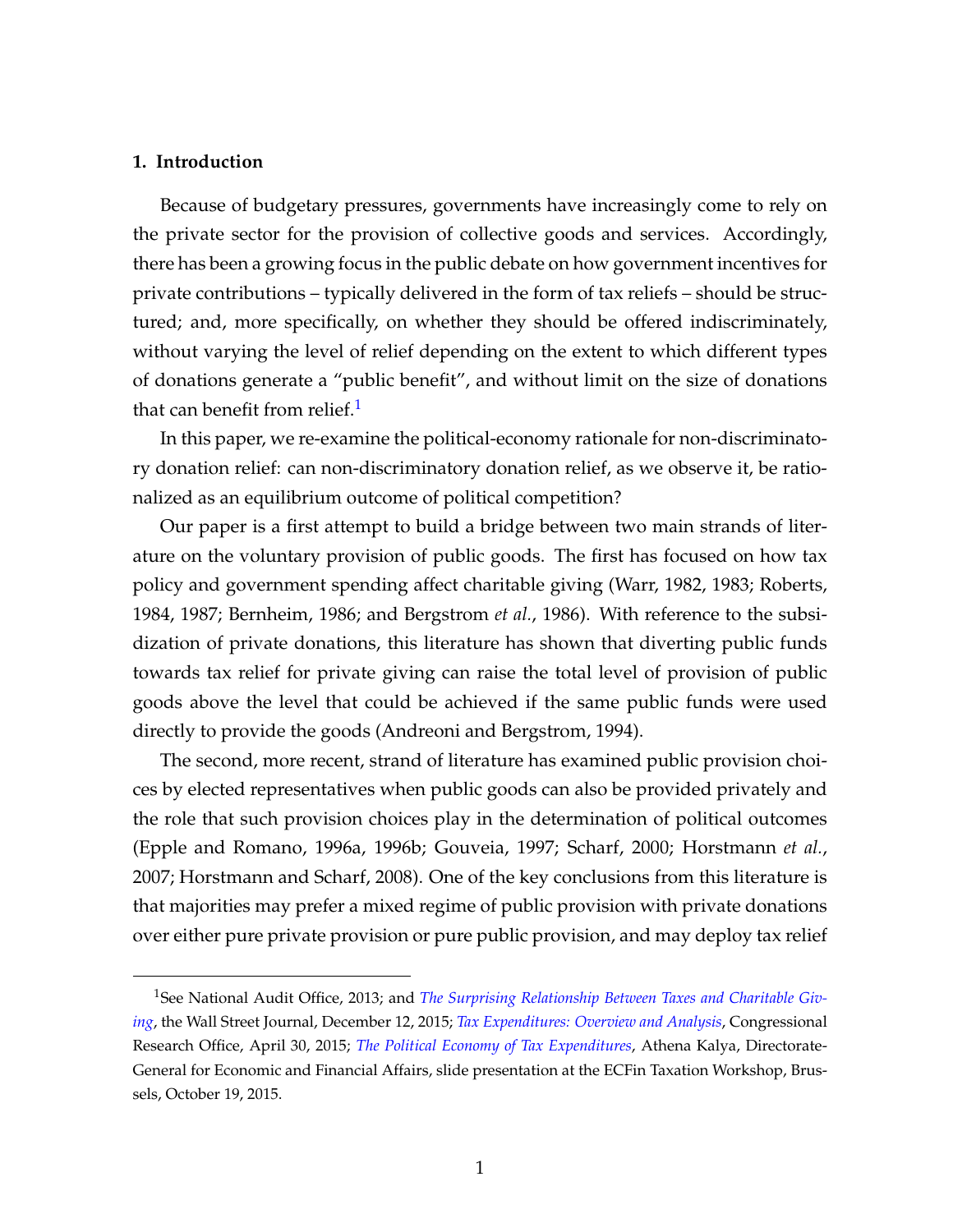strategically to shift the burden of provision onto minority donors.

The above-mentioned studies are concerned with situations where only one type of public good is provided and where individuals are only heterogeneous in their preferences over levels of public good provision. In practice, collective provision typically involves multiple goods and services, $<sup>2</sup>$  $<sup>2</sup>$  $<sup>2</sup>$  and each of those goods and services</sup> can vary in their characteristics, characteristics that different individuals value dif-ferently.<sup>[3](#page-3-1)</sup> Thus individual preferences will also be heterogeneous with respect to the *composition* of collective good provision, not just with respect to *how much* provision there should be. This means that, in regimes where collective goods are privately provided, in part or in full, by minorities, these minorities will direct their donations towards the kinds of collective goods that they favour rather than towards those that the majority favours, implying a reduced scope for the majority to rely on private provision by minorities – and thus a reduced scope for leveraging on tax relief for this purpose.

In such cases the private provision of public goods can serve to fill a minority demand that left unmet by majority-driven public provision choices (Weisbrod, 1975), and so non-discriminatory donation relief can be viewed as a concession by the majority to minorities – a concession that protects minorities from the "tyranny of the majority" in relation to the composition of collective good provision. Still, why should the ruling majority agree to such a concession? In other words, why do we observe majority-sanctioned tax relief being granted on donations towards collective goods that are not valued by the majority? In this paper we argue that subsidies to private giving can be used as a locking-in mechanism that enables heterogeneous groups to

<span id="page-3-0"></span><sup>&</sup>lt;sup>2</sup>Transactional data obtained from the UK's Charities Aid Foundation (CAF) shows that between June 2009 and July 2014, there were: 4.5 million donations made to over 80,000 different UK registered charities.

<span id="page-3-1"></span><sup>&</sup>lt;sup>3</sup>This can be true whether or not the goods and services provided satisfy similar needs. For example, in the UK, there are seventeen donkey sanctuaries registered with the UK's Charities Commission and each of those has a different mission statement – the Island Farm Donkey Sanctuary aims to "house donkeys and some other animals who are neglected and abused", while the Isle of Wight Donkey Sanctuary has a three-pronged mission aiming to "Provide health-care and welfare for abandoned, rescued and homeless donkeys. To educate children about the heritage and roles of donkeys. To support other charities through association with our donkeys."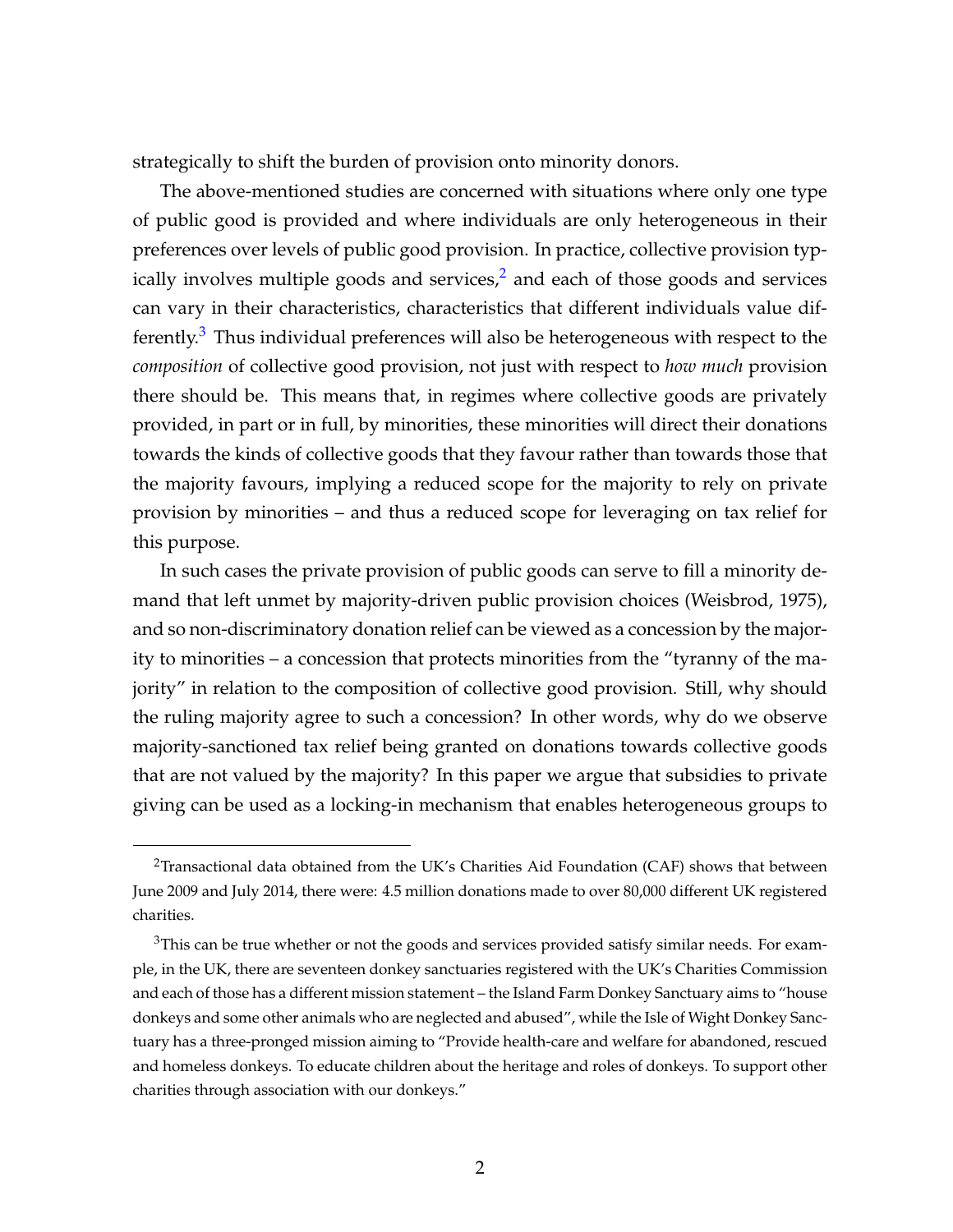cement political alliances.

The premise of this argument is that tax incentives for giving are enshrined in the tax system and cannot be easily overturned in the short run. Tax constitutions in developed countries typically prescribe a two-speed system for tax policy changes: a fast track that allows governments to easily change tax rates and levels of public spending, and a slow track for structural tax reforms.<sup>[4](#page-4-0)</sup> And indeed, over the last twenty years UK governments have changed either the tax rate or the income brackets every year, but the subsidy rate to donation reliefs has been modified only three times. The same pattern is in evidence when we look at the US case: while tax rates or income brackets have been changed almost every two years, tax relief provisions have been modified only nine times over the past eighty years.

Tax relief is linked to tax rates,<sup>[5](#page-4-1)</sup> and so changes in the level of taxation, which can

<span id="page-4-1"></span><sup>5</sup>Tax relief provisions vary across countries. In the US, individuals who claim itemized deductions are allowed a federal income tax deduction for gifts and other donations of property to charitable organizations of up to 50% of adjusted gross income when the donation is to a public charity, and 30% of income when it is made to a private foundation. Corporations can also claim a deduction, but are subject to a lower ceiling of 10% of net income. In Canada, the federal government and the provinces offer a two-tiered income tax credit to individuals and corporations for charitable donations: for donations below \$200, the federal basic credit rate is 15%, while every dollar donated above \$200 is credited at a federal rate of 29%, thus allowing middle income taxpayers who make large donations to claim at a rate in excess of their personal tax rate (in some provinces combined federal and provincial credits can surpass 50% for large gifts). In the UK, there is a governmental match of 20 pence for each pound donated out of after tax income. In addition, higher-rate taxpayers can claim a 20 pence rebate on each pound donated out of after-tax income For a full discussion of the UK system and of donation responses to UK tax incentives, see Almunia *et al.* (2018).

<span id="page-4-0"></span><sup>4</sup>This two speed system has evolved from principles that were first enshrined in the *Magna Carta* of 1215: first, governors had the right to collect taxes to be able to pursue the common good; second, any reform of the tax system required the consensus of *commune consilium regni* (Lindsey, 2003). To approve tax and spending changes, a simple majority of the Parliament is sufficient in the UK system, and a simple majority is sufficient in both chambers in the US system (Parliament Acts of 1911 and 1949). On the other hand, modifying the structure of taxes in the US requires a simple majority in the lower chamber and 60% of the votes in the Senate (alternatively, tax reform can be accomplished through a budgetary "reconciliation procedure"; Congressional Budget Act of 1974). In the UK a simple majority is sufficient, but the House of Lords can unilaterally suspend the decision for a maximum of one year before it can be debated again.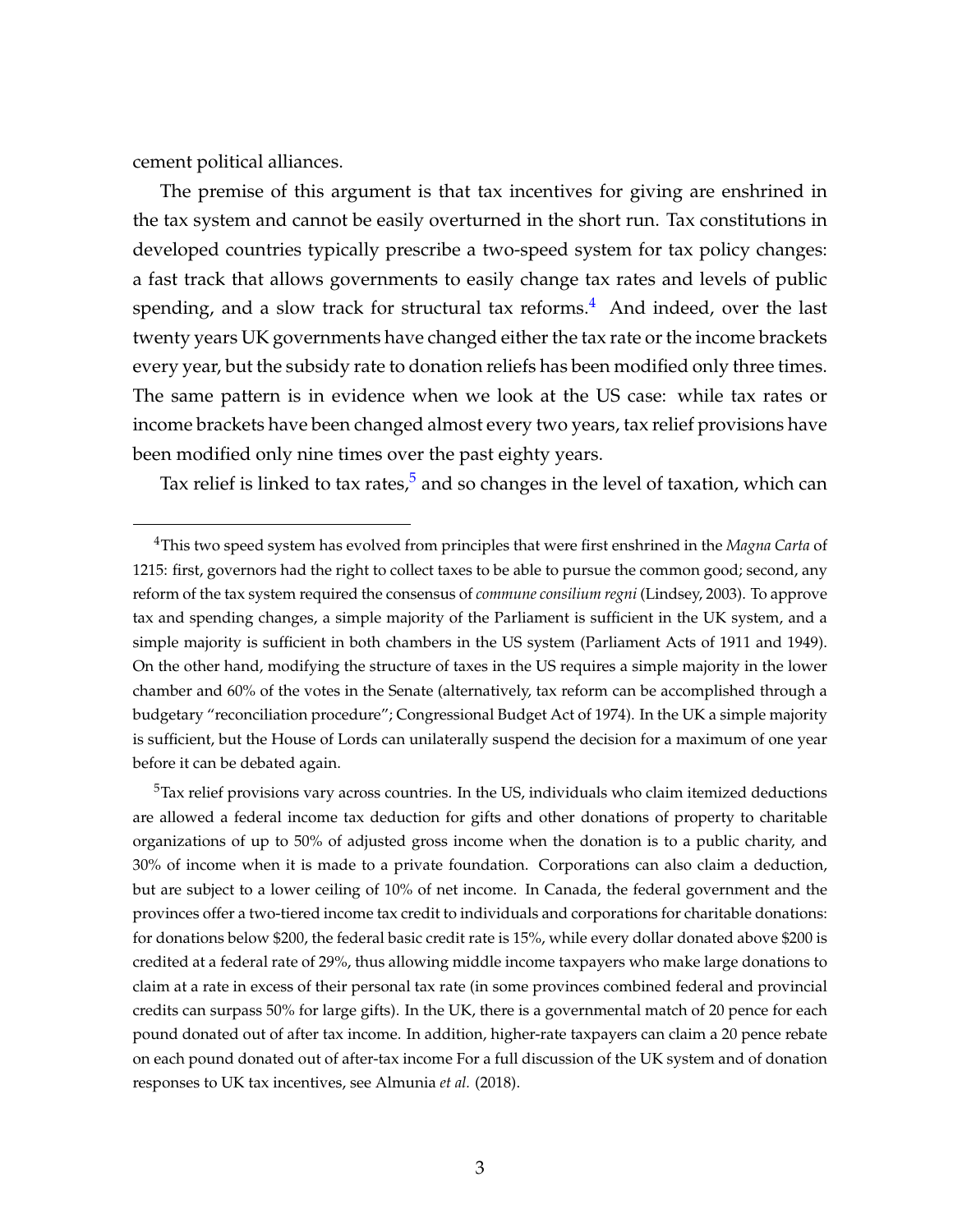be enacted upon comparatively more quickly, also entail changes in the implied level of public subsidization of private giving by minorities. Linking taxation and donation subsidies in this way can be pivotal to how minorities rank different candidates in a political contest, and can thus affect political outcomes. Non-discriminatory tax relief effectively removes a dimension of ex-post political discretion that may otherwise cause a candidate to lose the support of a subset of minority voters. What we show in the theoretical analysis that follows is that, if changes to the structure of tax relief provisions are sufficiently slow to enact, tax relief can arise in political equilibrium as a means of supporting political alliances that would not otherwise be sustainable.

To develop our arguments, we focus on a model of political competition where there are multiple collective goods and where public provision can be augmented by private donations. In this setting we characterize policy choices and political outcomes with and without non-discriminatory tax relief for private donations (i.e. tax relief that does not discriminate across donations towards different collective goods).

First, we show that, if changing the structure of tax reliefs involves a sufficient time lag, an incumbent policy-maker would never want to commit to a given tax rate level but may want to introduce non-discriminatory tax relief for donations in order to secure her re-election in the next period. Second, we demonstrate that tax reliefs can arise in equilibrium at a constitutional stage – whether citizen vote over the permanent introduction of tax reliefs or just over the introduction of procedural rules that make it comparatively more difficult to overturn tax relief provisions.

The rest of the paper is structured as follows. Section 2 describes the model and characterizes the collective and voluntary provision of collective goods under different tax regimes. In Section 3 we analyze how different tax regimes affect political competition. Section 4 show how tax relief can arise endogenously in equilibrium. Section 5 concludes. Proofs of results are given in the Appendix.

#### **2. Policy choices and private contributions**

We describe a model of public and private provision choices and voting choices in an economy with heterogeneous agents. Individuals differ from one another with respect to their preferences for two different varieties of public goods, with respect to their preferred level of public good provision, or with respect to both. Individuals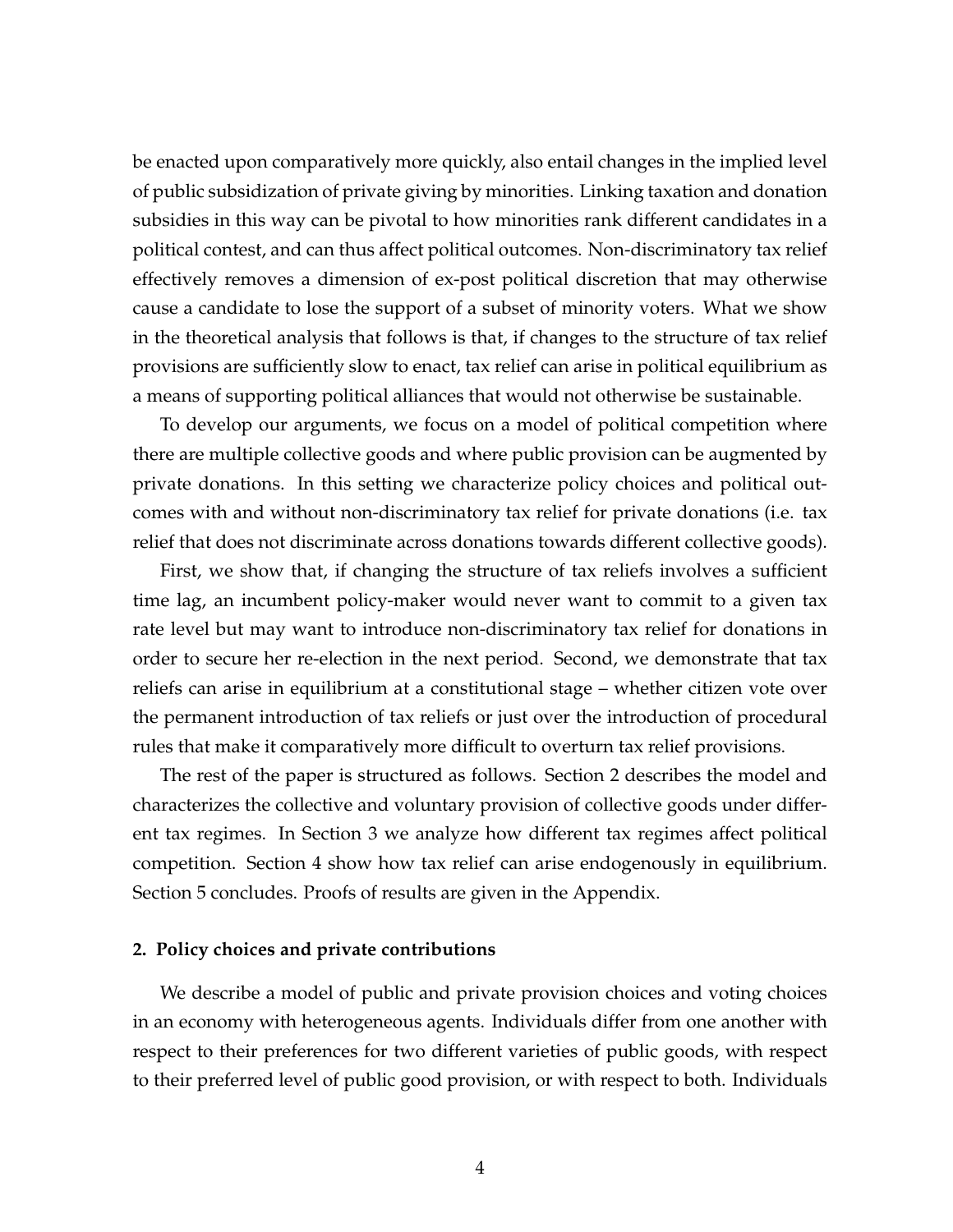vote for one of a set of candidates who run for public office. The winning candidate decides both the level of public provision for each good and the level of tax relief to apply for each good, with the required public funds being raised through a uniform tax. Public provision can be augmented by private donations that are noncooperatively selected by individuals, as in Bergstrom *et al.* (1986). The outcome of the election and the actions that ensue from such outcome (tax policies and donation choices) are fully anticipated by all voters.

This section describes our set-up and characterizes donation choices and policy choices in alternative tax regimes. Implications for political competition are discussed in Section 3.

#### *2.1. Endowments and preferences*

Our analytical setup is deliberately simple, for tractability and to best highlight the structure of our arguments. The specialized setting we use is nevertheless sufficiently rich to allow for the various regimes that could occur in a less restrictive environment.

Consider an economy with  $N \geq 3$  individuals who each receive utility from private consumption and from the consumption of two public good varieties, identified by  $k \in \{a, b\} \equiv K$ . The two varieties can each be provided privately from individuals' income or publicly through tax revenues. The total amount provided for each is the sum of public provision and private provision, and is denoted as  $G(k)$ ,  $k \in \{a, b\} \equiv K$ (or, in vector notation, as  $G = (G(k), k \in K)$ ).

Individuals all have identical pre-tax incomes, *y*, but differ from one another with respect to their preferences for the two different varieties of public goods and their preferences for public goods vs. private consumption. Individuals belong to one of three preference types, denoted by  $j \in \{a, b, 0\} \equiv J = K \cup \{0\}$ , each represented in the population in a proportion  $q_j < 1$ , with  $\sum_j q_j = 1$ . (For notational ease, we will use *j* − to refer to the complement in *K* of a type *j*  $\in$  *K*, i.e.  $a^- = b$  and  $b^- = a$ .) Individuals of type  $j = 0$  place no value on public goods. Individuals of type  $j \neq 0$ have a positive marginal valuation for public good variety *j*, which is equal to *η* up to a level of provision equal to  $\hat{G} > 0$ , falling to  $\hat{\eta} < \overline{\eta}$  above  $\hat{G}$ ; and a constant marginal valuation  $\eta < \hat{\eta}$  (also implying  $\eta < \overline{\eta}$ ) for public good variety *j*<sup>-</sup>. Types *a* and *b* thus place a positive value on public goods, but each favour a different public good variety. Each has a piecewise concave total valuation for the public good it favours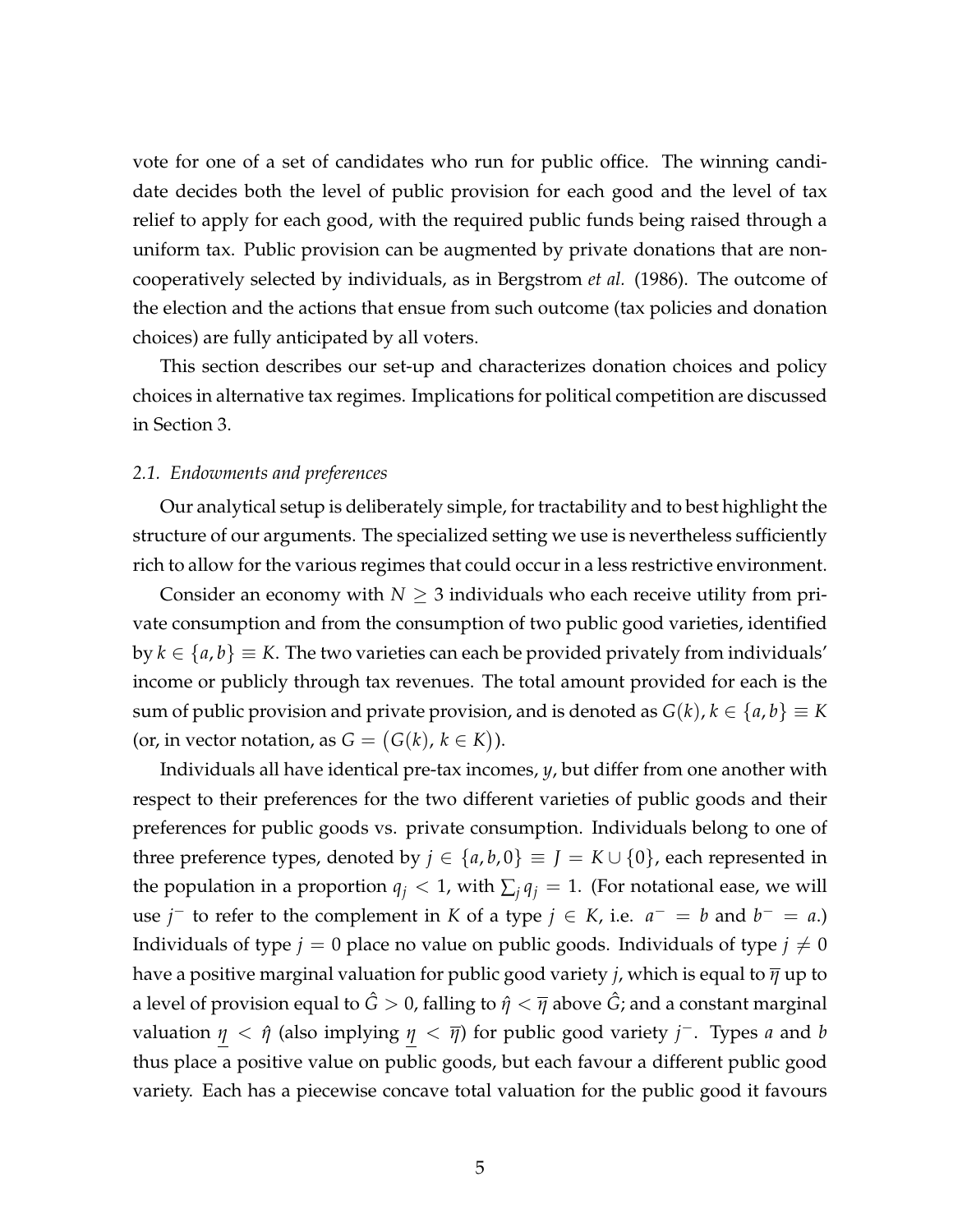more (which, under suitable conditions, yields an interior solution with respect to the choice of provision) and a linear total valuation for the good it favours less.<sup>[6](#page-7-0)</sup> We can represent these preferences with the following type-specific utility functions:

Type 
$$
j = 0
$$
:  $U_0(c_0^i, G) = c_0^i$ ;  
\nType  $j = a$ :  $U_a(c_a^i, G) = c_a^i + \hat{\eta} G(a) + (\overline{\eta} - \hat{\eta}) \min\{G(a), \hat{G}\} + \underline{\eta} G(b)$ ;  
\nType  $j = b$ :  $U_b(c_b^i, G) = c_b^i + \hat{\eta} G(b) + (\overline{\eta} - \hat{\eta}) \min\{G(b), \hat{G}\} + \underline{\eta} G(a)$ ;

where  $c_i^i$ *i*<sub>j</sub> is private consumption of an individual *i* of type *j*, and where  $\overline{\eta} > \hat{\eta} > \underline{\eta}$ . The distinction between type-0 individuals and type- $j \neq 0$  individuals isolates heterogeneity with respect to preferred levels of provision; whereas the distinction between type-*a* and type-*b* individuals isolates heterogeneity in preferences with respect to the preferred mix of public goods.

Figure 1 depicts the total valuation that an individual of type  $j \neq 0$  places on varying quantities respectively of public good *j* and public good *j* <sup>−</sup>. The kink corresponds to the allocation *G*ˆ of public good variety *j* at which the marginal valuation falls from *η* to *η*ˆ.

The marginal cost of provision is unity for both public good varieties. Government spending is financed through a proportional income tax levied at rate, *t*. Public goods can be publicly provided by government at levels  $Z(k) \geq 0$ ,  $k \in K(Z = 1)$  $(Z(k), k \in K)$  in vector notation). Additionally, there can be government subsidies for private contributions towards the two public good varieties. Donation subsidies are typically offered in the form of a tax deduction, which has the effect of lowering the price of giving to donors;<sup>[7](#page-7-1)</sup> for the purpose of our analysis, such relief can be equivalently modelled as taking the form of proportional subsidy rates  $s(k)$ ,  $k = \{a, b\}$ , that are applied to the gross-of-subsidy donation value. Thus, given a donation *v i* (*k*) by individual *i* towards public good variety *k*, a subsidy  $s(k) > 0$  reduces the price of giving to donors by a factor  $1 - s(k)$ .

<span id="page-7-0"></span><sup>&</sup>lt;sup>6</sup>Assuming the valuation for the less favoured variety to be also concave would have no effect on the analysis or results. We assume linearity for the sake of simplicity.

<span id="page-7-1"></span><sup>&</sup>lt;sup>7</sup>In some countries (e.g., the US) the relief is structured as a deduction of the donation made from taxable income; in others UK the system has both a rebate and a match component, with the latter being paid directly by government to charities and being equal to the tax payable on the match-inclusive donation; this is fully equivalent to a US-style deduction.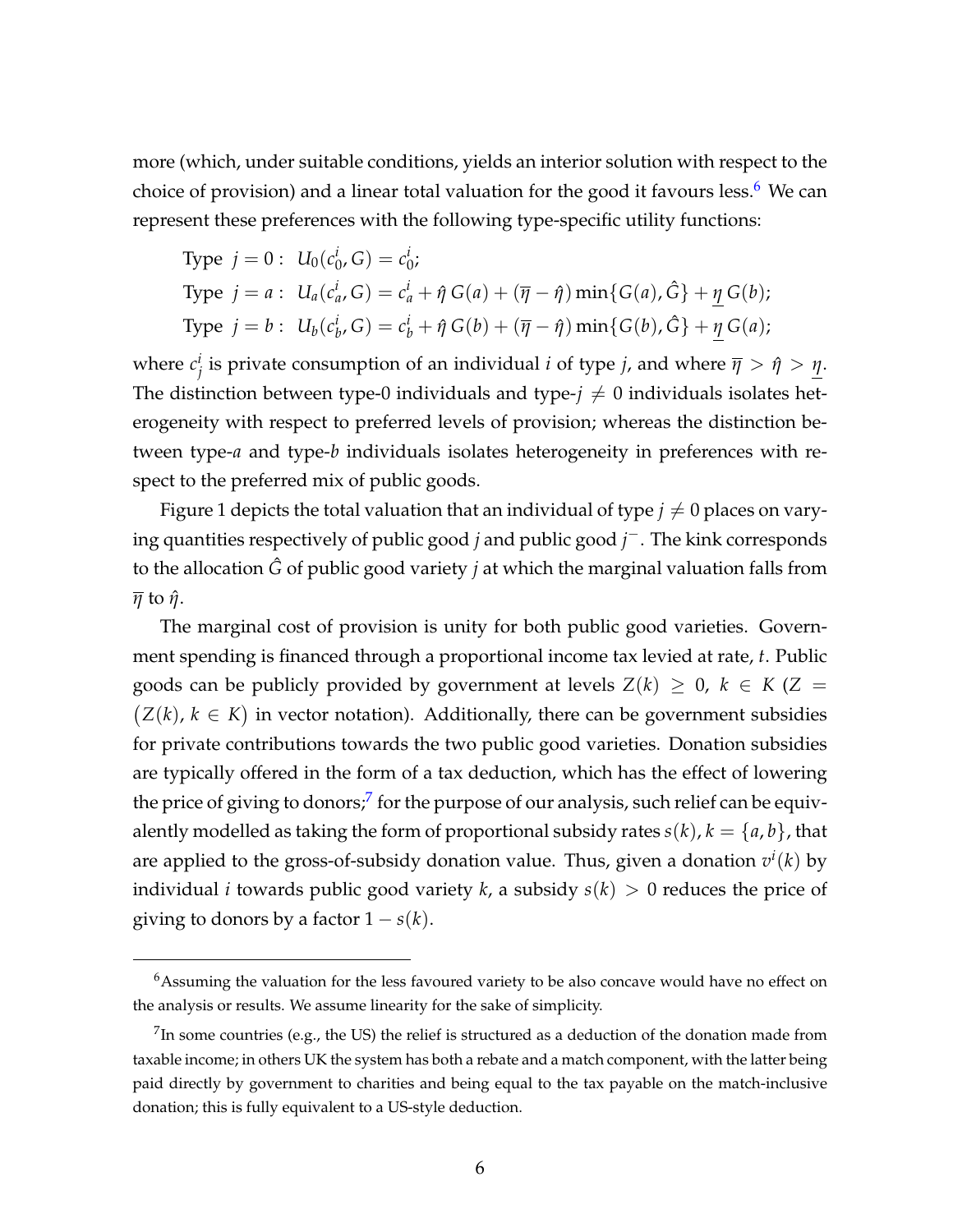

Figure 1: Total valuation by individuals of type  $j \in \{a, b\}$ for levels of public good varieties  $k = j$  and  $k \neq j$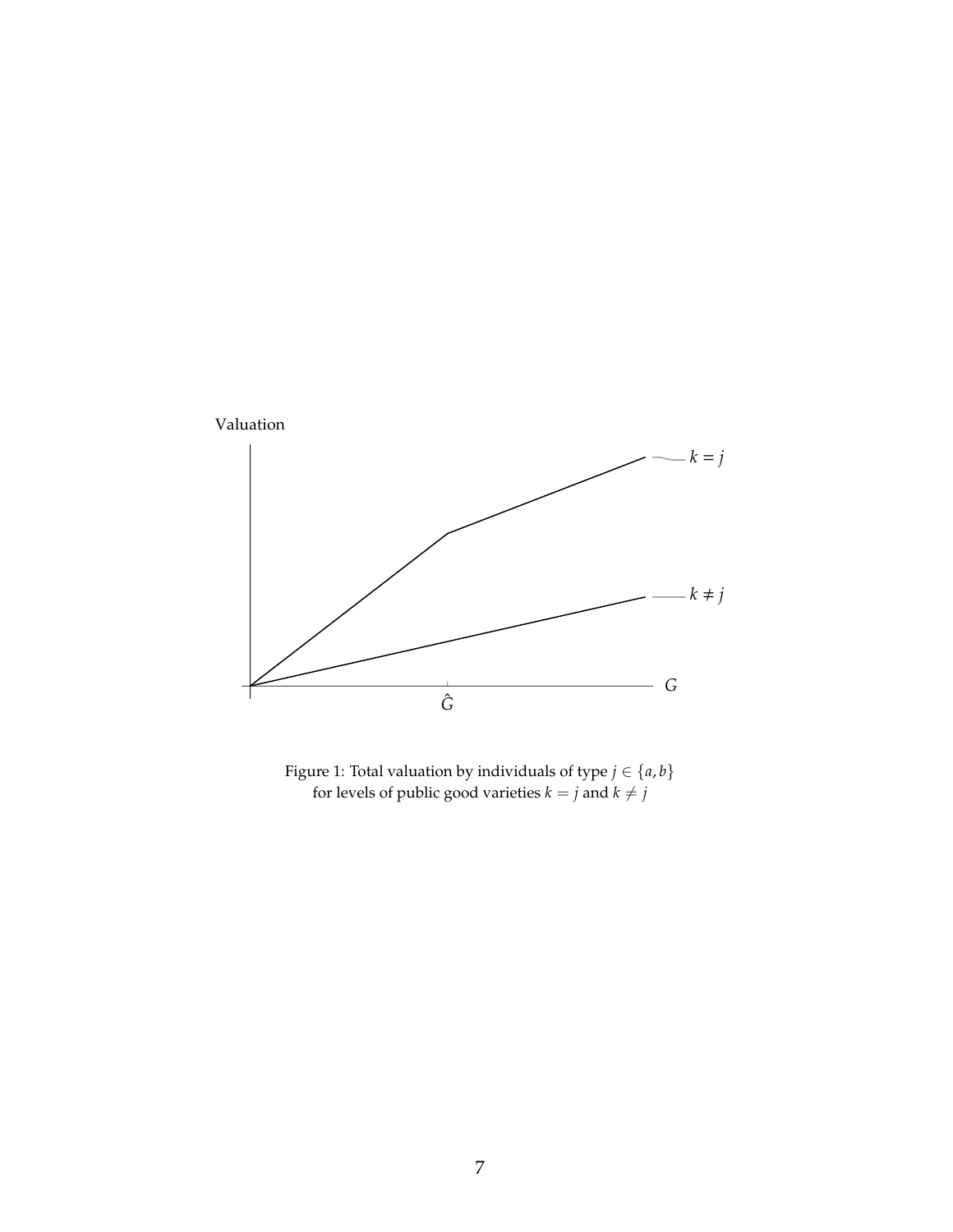In outcomes where choices are symmetric across individuals of the same type (the cases we shall focus on), levels of taxation, public good provision and subsidization of private provision must satisfy the government budget constraint

$$
tNy = \sum_{k} \left( Z(k) + s(k)N \sum_{j} q_j v_j(k) \right), \tag{1}
$$

where  $v_i(k)$  denotes individual donations by type-*j* individuals towards public good variety *k*; and the budget constraint for an individual of type *j* is

$$
c(j) + \sum_{k} (1 - s(k)) v_j(k) = (1 - t)y.
$$
 (2)

We consider two alternative scenarios: in one scenario the levels of donation subsidy, *s*(*k*), can be selected by the policy-maker independently of the income tax rate, *t*; in the other, *s*(*k*) is constrained to be equal to the tax rate (i.e. it must take the form of a 100% deduction of donations from taxable income).

We study a game characterized by the following sequence of actions: citizens observe the set of candidates and vote under a plurality-rule electoral system; the winner of the election is the candidate with the most votes, and that winner then becomes the policy-maker (stage 1); the elected policy-maker chooses a level of taxation and levels of public spending on each of the two public goods from the available funds (stage 2); citizens observe levels of public spending on each of the two public good varieties and simultaneously select private donations towards each of these varieties (stage 3).<sup>[8](#page-9-0)</sup> We restrict attention to sub-game perfect equilibria of the above game, and proceed to solve for an equilibrium by backward induction.

In the rest of this section we shall focus on the last two stages of the above sequence, that is on private donation choices and optimal policy choices that anticipate donation responses. Implications for elections (stage 1) and for constitutional design are discussed in Section 3.

#### *2.2. Contribution equilibria for given tax/subsidy regimes*

We consider symmetric Nash equilibria of the last-stage, simultaneous-donations game. The amounts given towards each collective good variety by individuals of type

<span id="page-9-0"></span><sup>8</sup>This is consistent with the way choices are sequenced in a citizen-candidate model of political competition (Osborne and Slivinski, 1996; Besley and Coate, 1997).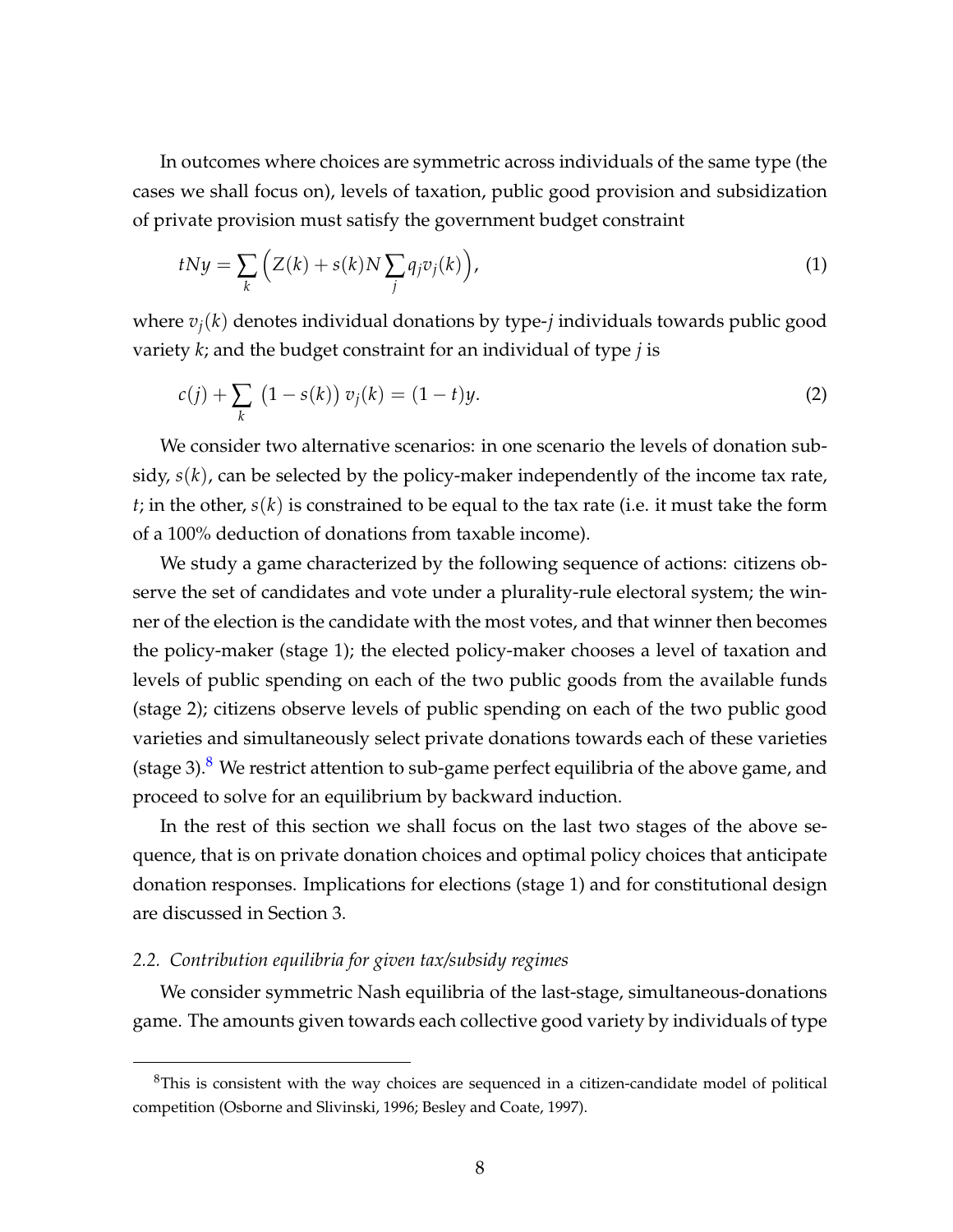*j* can be characterized as in the standard non-cooperative model of private provision of a public good where each individual chooses her own contribution taking others' contributions as given (Bergstrom *et al.*, 1986).

In equilibrium, type-0 individuals never contribute to any variety of public good, since their valuation for both public good varieties is zero. Individuals of type  $j \neq 0$ contribute to the provision of a public good variety if the price of giving is lower or equal than to their marginal valuation for that variety,  $\eta \in {\{\eta, \hat{\eta}, \overline{\eta}\}}$  ( $\eta < \hat{\eta} < \overline{\eta}$ ).

As previously discussed, for a subsidy rate  $s(k) \in [0,1]$ , the price of giving towards good variety *k* is 1 − *s*(*k*). [9](#page-10-0) Then, depending on the size of the subsidy, there are three possible regimes:

- (i) if the subsidy rate is such that  $1 s(k) > \overline{\eta}$ , then no donations toward any good variety will take place;
- (ii) if the subsidy rate is such that  $\hat{\eta} < 1 s(k) \leq \overline{\eta}$ , donations towards public good variety  $k = j$  by type  $j$  are  $v_j(j) = (\hat{G} - Z(j)) / (q_j N)$ ; while type  $j^{-1}$ s donation towards variety *j* are zero (given that  $\eta < \hat{\eta} < 1 - s(k)$ );
- (iii) if the subsidy rate is such that  $1 s(k) \leq \hat{\eta}$  an individual of type  $j = k$  will donate all of her disposable income towards her more favoured public good variety, but she still will not contribute to her less favoured good variety *j* − (given that  $\eta < \hat{\eta}$ ).

In order to highlight the role of subsidies, we focus on scenarios where  $\bar{\eta}$  < 1 and so there are no private contributions without subsidies. We also assume that  $\hat{G}$  < *Ny*/2, i.e. the economy's aggregate resources are sufficient to achieve levels of

<span id="page-10-0"></span><sup>&</sup>lt;sup>9</sup>As is customary in the literature, it is assumed that donors do not "see behind the veil" of the government budget constraint and therefore do not internalize the effect that their donation has on the government budget constraint through the subsidy. This is typically justified on the grounds that, at the margin, adjustments in the government budget may involve adjustments in private transfers (which we do not model here) rather than adjustments in spending. In addition, in the framework we are studying, even if donors were fully sophisticated and could see behind the government's budget, and even if marginal adjustments were on government spending, these would typically be on spending for a good that is less favoured by the donor rather than on spending for the good towards which the donation is directed.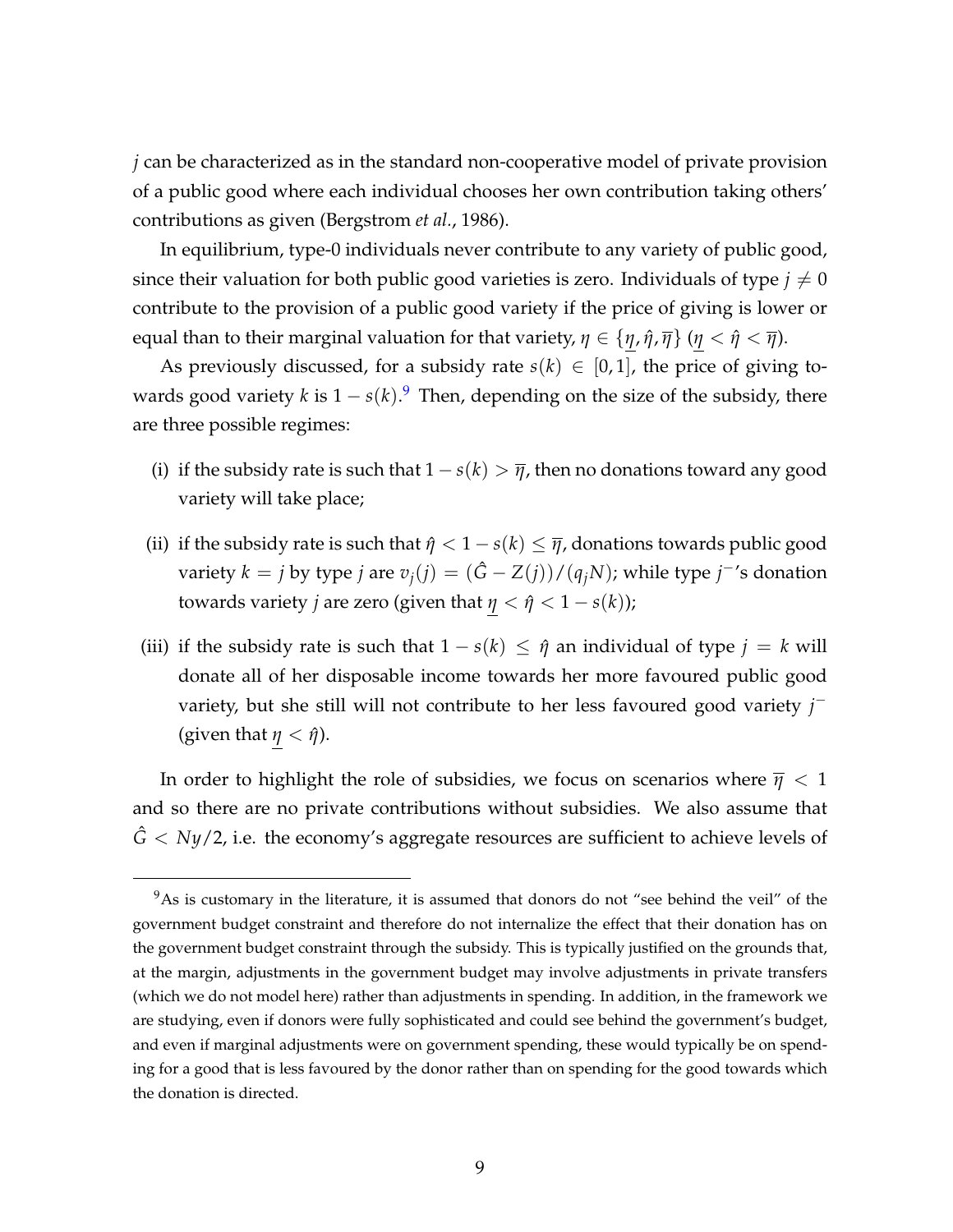provision equal to *G*ˆ for both public good varieties and also leave some resources for private consumption.

#### *2.3. Policy choices with no contribution subsidies*

We first examine the case where, in stage 2, there are no contribution subsidies  $(s(k) = 0, k \in K)$ , and the policy-maker in office only makes choices with respect to levels of taxation and levels of public good provision, which must satisfy the budget constraint  $Nty = Z(a) + Z(b)$ .

In the final stage, citizens observe *Z* and obtain after-tax income  $(1-t)y$ . As  $\overline{\eta} < 1$ , by assumption, for  $s(k) = 0$ ,  $k \in K$ , donations are zero. In what follows, without loss of generality we assume  $y = 1$ .

A policy-maker of type 0 will always select  $t = 0$  and a zero level of public provision for both public good varieties.

A policy-maker of type  $j \neq 0$  would use all tax revenues to fund provision of public good variety *j*, which she values more than variety *j*<sup> $-$ </sup>, even for  $G(j) > \hat{G}$ . However, she would select a positive tax rate *t* > 0 if and only if it generates a positive surplus  $\overline{\eta}Nty - ty$  for her own type; this requires

$$
\bar{\eta} > 1/N; \tag{3}
$$

i.e. that the private marginal cost of funding provision through taxes (which equals 1/*N*) be at least *η*, the valuation of her favoured public good variety (which is where tax revenues will be spent). We additionally assume

 $\hat{\eta}$  < 1/*N*, (4)

which, given that  $\hat{G}$  < *Ny*/2, implies that policy-makers will select a tax rate  $t$  < 1 that leaves some income for private consumption, rather than selecting a rate  $t = 1$ that directs all of the economy's income towards public good provision.

The conditions on the preference parameters that define the scenarios of interest can then be summarized as follows:

# **Assumption 1.**  $\eta \leq \hat{\eta} < 1/N < \overline{\eta} < 1$ .

Under these conditions, a policy-maker of type  $j\neq 0$  always chooses a tax rate  $t^N=0$ *G*ˆ/*N* to finance public provision of her favoured good variety at the level *G*ˆ and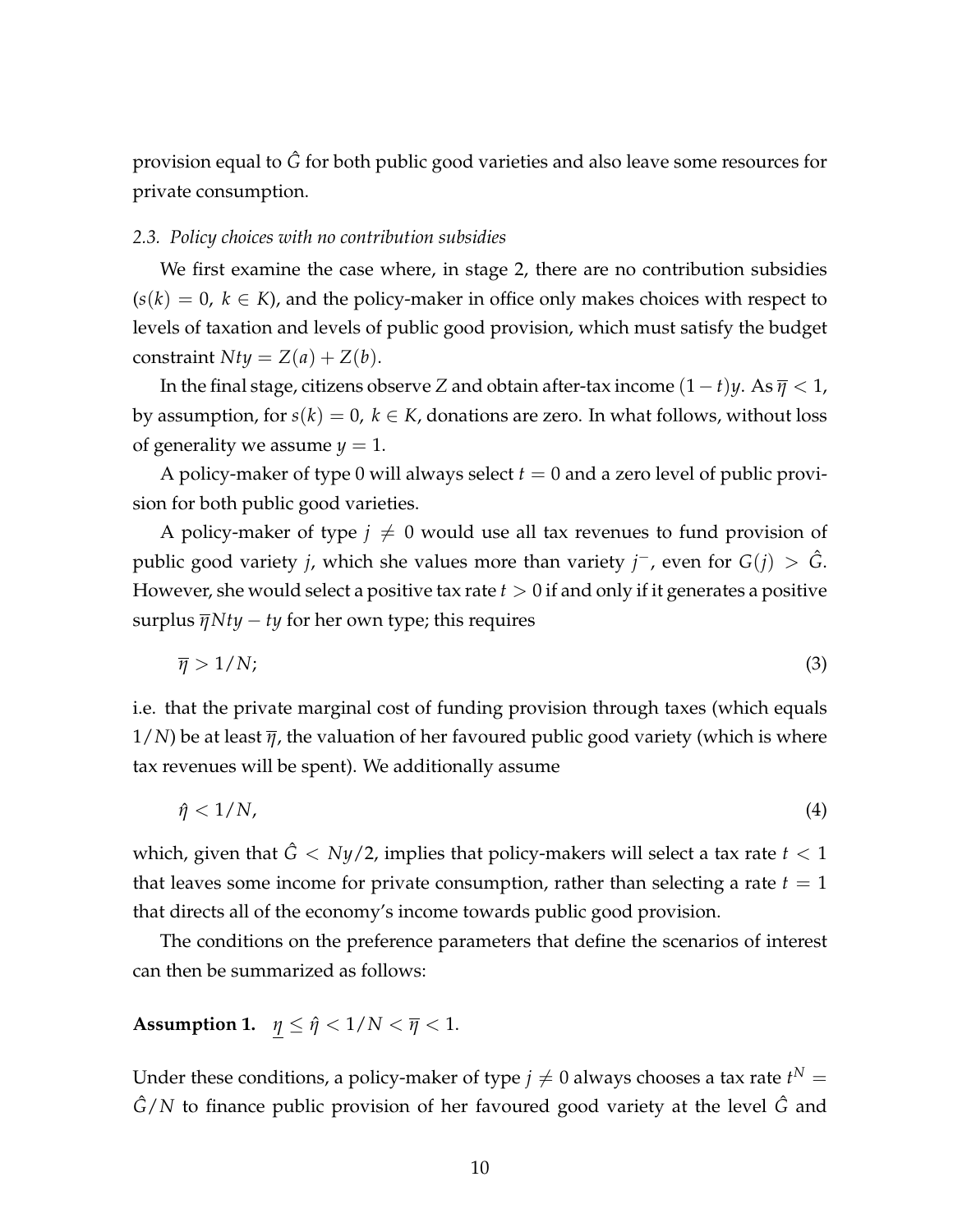does not engage in public provision of the public good variety she likes less. Absent subsidies, private contributions are zero.

#### *2.4. Policy choices with untied contribution subsidies*

Suppose next that ad valorem contribution subsidies at rates *s*( $k$ )  $\in$  [0, 1],  $k \in K$ , are available to the policy-maker. It may then be profitable for a policy-maker of type  $j \neq 0$  to fully or partially rely on subsidies on private donations for the provision of either public good variety *j*, or variety *j* <sup>−</sup>, or both.

A subsidy on private contributions towards *k* lowers the private price of giving from unity to  $1 - s(k)$ , with the gap between the private cost and total cost of donations being publicly funded. The government's budget constraint therefore becomes  $\sum_{k \in K} Z(k) + \sum_{k \in K} s(k)V(k) = Nty$ , where  $V(k) = \sum_{i} v_i(j)$  is total private donations towards public good variety *k*.

Consider now the choices faced by a policy-maker of type  $j \neq 0$ . By financing her favoured variety through taxation, the cost of provision is shared by all taxpayers, and the individual unit cost paid by each citizen (including the policy-maker) is the lowest possible, 1/*N*. When subsidies to private contributions are put in place, no matter how large the subsidy is, it will always be the case that the cost of private provision of variety *j* is incurred by type-*j* individuals disproportionately more than by type-*j* <sup>−</sup> individuals. Thus, if the policy-maker relies on private donations (entirely or partially), the cost of provision is incurred disproportionately more by type-*j* individuals, including the policy-maker. Therefore, a policy-maker of type  $j \neq 0$  will always choose to fully provide good *j* publicly without subsidizing private donations of variety *j*. Given that  $\hat{\eta}$  < 1/*N*, however, the policy-maker would never select a policy such that  $Z(j) > \hat{G}$ . Thus,  $Z(j) = \hat{G}$ ; and since donations are zero for  $G(j) \geq \hat{G}$  and *s*(*j*) = 0, we conclude that  $G(j) = Z(j) = \hat{G}$ .

Under Assumption 1 the policy-maker never publicly provides the good variety she likes less. However, from the point of view of the same policy-maker, a subsidy on donations towards *j* <sup>−</sup> can be used to manipulate the level of private donations in the direction of a desired level of variety *j* <sup>−</sup> exploiting private donations of group *j* −. Even so, the policy-maker would never adopt a positive subsidy rate for variety *j* − such that individuals of her own type (type *j*) make donations towards variety *j* <sup>−</sup>, as the private cost to individuals of type *j* in this case would be  $1/N > \eta$ .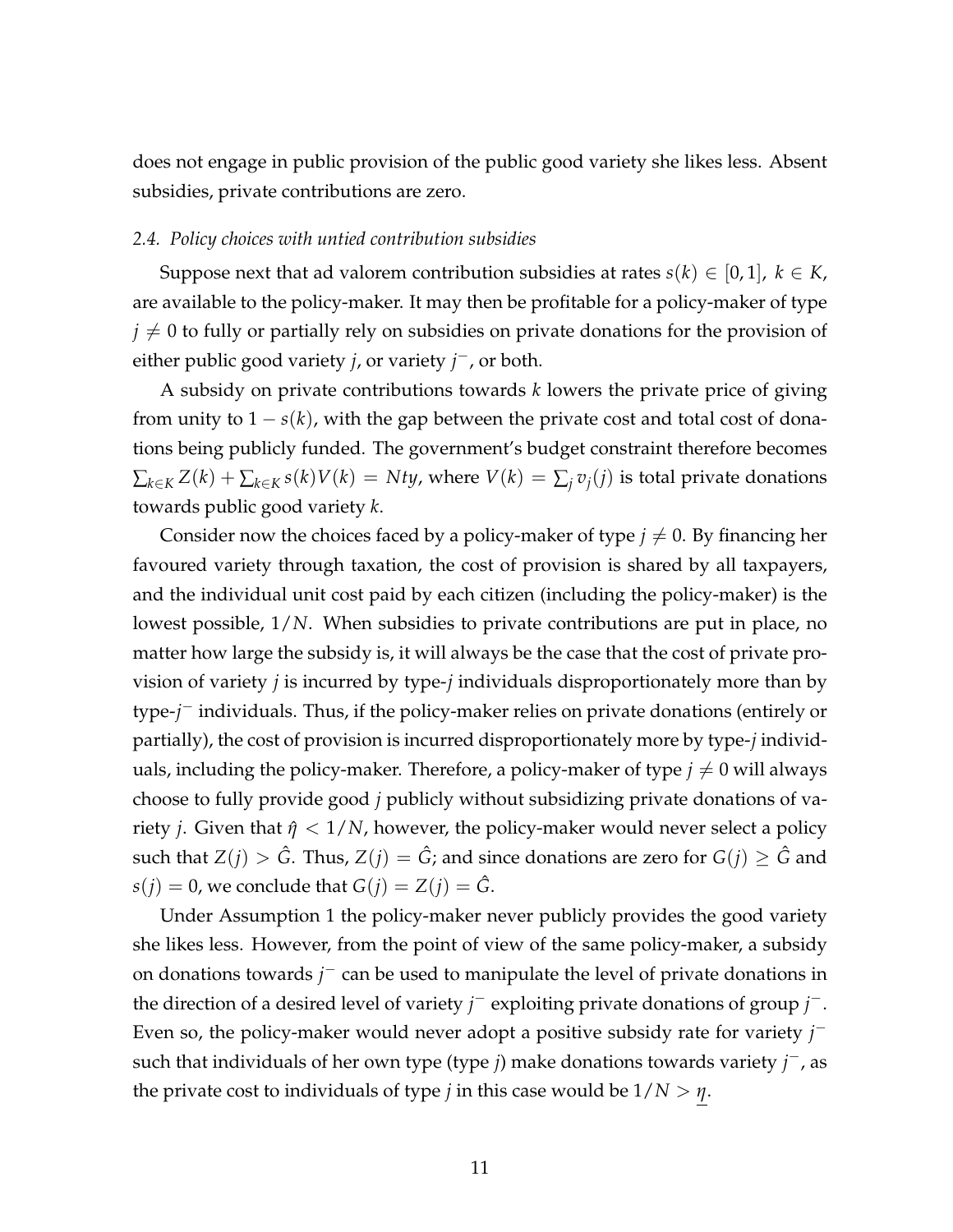Suppose then that the policy-maker adopts a positive subsidy rate such that only citizens of type *j* <sup>−</sup> make private donations toward variety *j* <sup>−</sup>, i.e. such that *η* < 1 − *s*(*j* <sup>−</sup>) < *η* (which results in a level of private provision of variety *j* <sup>−</sup> equal to *G*ˆ). In this case, we know from our previous argument that she would choose  $Z(i) = \hat{G}$ ; and that, in order to trigger private donations by type *j*<sup>−</sup>, the subsidy rate must be such that  $1 - s(j^{-}) \leq \overline{\eta}$ . The minimum level of subsidy that can sustain donations towards variety *j*<sup>−</sup> (and that maximizes the policy-maker's payoff in this regime) is therefore  $s(j^-) = 1 - \overline{\eta}$ . The individual cost borne by all citizens, included type-*j*, if there are positive private donations toward variety *j* <sup>−</sup>, subsidized at rate *s*(*j* <sup>−</sup>), is *s*(*j* <sup>−</sup>)*G*ˆ/*N*. If type-*j*'s valuation for variety *j* <sup>−</sup> is not high enough, i.e. *η* < (1 − *η*)/*N*, the marginal cost paid by type-*j* individuals to finance private donations toward variety *j* <sup>−</sup> is higher than the marginal utility from consumption *η*. In this case a policymaker would never subsidize donations toward the public good she likes less. The following discussion focuses on scenarios where the above condition is met, implying that, absent a tie-in, the subsidy is zero (whether or not discriminatory subsidies are allowed):

**Assumption 2.** 
$$
\underline{\eta} < \frac{1-\overline{\eta}}{N}
$$
.

Under Assumption 2, a policy-maker of type *j* never subsidizes donations toward variety *j*<sup>−</sup>:

**Lemma 1.** *If*  $\eta < (1 - \overline{\eta})/N < \hat{\eta} < 1/N < \overline{\eta}$ , a policy-maker of type  $j \neq 0$  will always *choose*  $(Z, t, s)$  *such that subsidy rates satisfy*  $1 - s(k) > \overline{\eta}$  *(i.e.*  $s(k) < 1 - \overline{\eta}$ *)*,  $k \in \{A, B\}$ *, public provision levels are*  $Z(j) = \hat{G}$  *and*  $Z(j^{-}) = 0$ *, and the tax rate is t*  $= \hat{G}/N \equiv t^N.$ 

Proof in the Appendix.

# *2.5. Policy choices with tied contribution subsidies (tax relief)*

We next characterize policy choices under an institutional constraint that directly ties the subsidy to the tax rate, i.e. a constraint  $s(k) = t$ ,  $k \in K$ , as implied under a system where private donations attract income tax relief.<sup>[10](#page-13-0)</sup>

<span id="page-13-0"></span> $10$ This need not be a permanent constraint: tax relief provisions may be changed by policy-makers but, once in place, they constrain tax policy choices in the short run.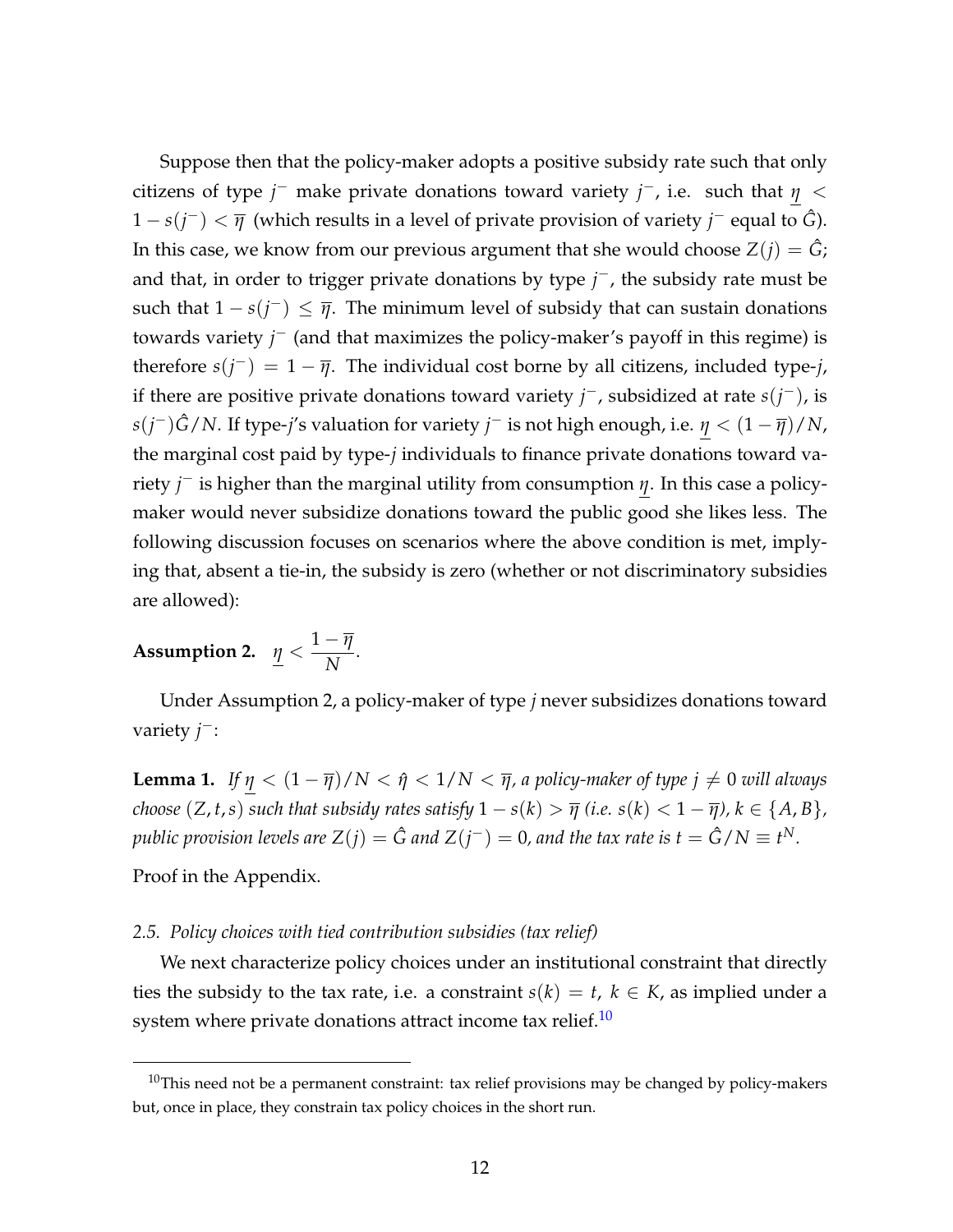The tie-in between tax rate and subsidy rate implies that a policy-maker of type *j* is obliged to offer a donation subsidy  $s(k) = t$ ,  $k \in K$ , for donations towards all public good varieties, including variety *j*<sup>−</sup>, if she wants to raise tax revenues to provide variety *j* publicly, irrespectively of how much she values good *j* <sup>−</sup>. In mechanical terms, this constraint can be thought of as involving two separate constraints, a nondiscrimination constraint,  $s(k) = s, k \in K$ , and a further tie-in constraint  $s = t$ . The only tax instrument in this case is *t*.

For  $1 - s = 1 - t > \overline{\eta}$ , there will be no private donations to either variety; for  $\hat{\eta}$  < 1 − *t*  $\leq \overline{\eta}$  total donations would be  $V(k) = \hat{G} - Z(k)$ ,  $k \in K$ ; and for 1 − *t*  $\leq \hat{\eta}$ total donations would be  $V(k) = q_k N - Z(k)$ ,  $k \in K$ .

A policy-maker of type 0 always chooses  $s = t = 0$  in the absence of any constraint, and so a tie-in is immaterial if the policy-maker is of this type.

As previously shown (Lemma 1), a policy-maker of type  $j \neq 0$  would, without a tie-in, choose  $s(k)$  to be less than  $1 - \overline{\eta}$  (and thus to have no effect on donations if positive), and a tax rate  $t^N = \hat{G}/N$ . Then, if  $1-t^N > \overline{\eta}$ , selecting a level of taxation equal to  $t^N$  under a constraint  $s = t$  and using the revenues to provide variety  $j$  at level *G*ˆ would trigger donations by type *j* <sup>−</sup> towards variety *j* <sup>−</sup>. This would, in turn, reduce the level of public provision of variety *j* below  $\hat{G}$  and trigger donations by type *j* towards variety *j*. The policy-maker then faces two options: she could either choose to raise the tax rate (and thus the subsidy rate) to the level, *t S* , that generates enough revenue to publicly provide  $Z(i) = \hat{G}$  units of variety *j* and also cover the cost of subsidies to private giving towards variety *j*<sup>−</sup>; or she could reduce the tax rate,  $t^Z$ , to the point where the subsidy become ineffective at triggering donations, which requires public provision of variety *j* to be reduced below *G*ˆ.

Consider the first option: the policy-maker rises the tax rate to  $t = t^S > 1 - \overline{\eta}$ to provide *Z*(*j*) = *G*ˆ and cover the cost of private donations toward variety *j* <sup>−</sup>. If donations towards *j*<sup>−</sup> equal  $V(j^-) = \hat{G}$ , the government's budget constraint is  $t^S N =$  $\hat{G}+t^{S}\hat{G}$ , giving

$$
t^{S} = \frac{\hat{G}}{N - \hat{G}} \equiv t^{S}.
$$
\n(5)

However, if donations by *j*<sup>-</sup>-type individuals exhaust their income before their total level of subsidized donations reaches  $\hat{G}$  ( i.e.  $(1-t^{S\prime})\hat{G}>q_{j^-}N)$  the subsidized level of provision of variety *j*<sup>−</sup> will be  $\dot{G} = q_j - N/(1 - t^S) < \hat{G}$ .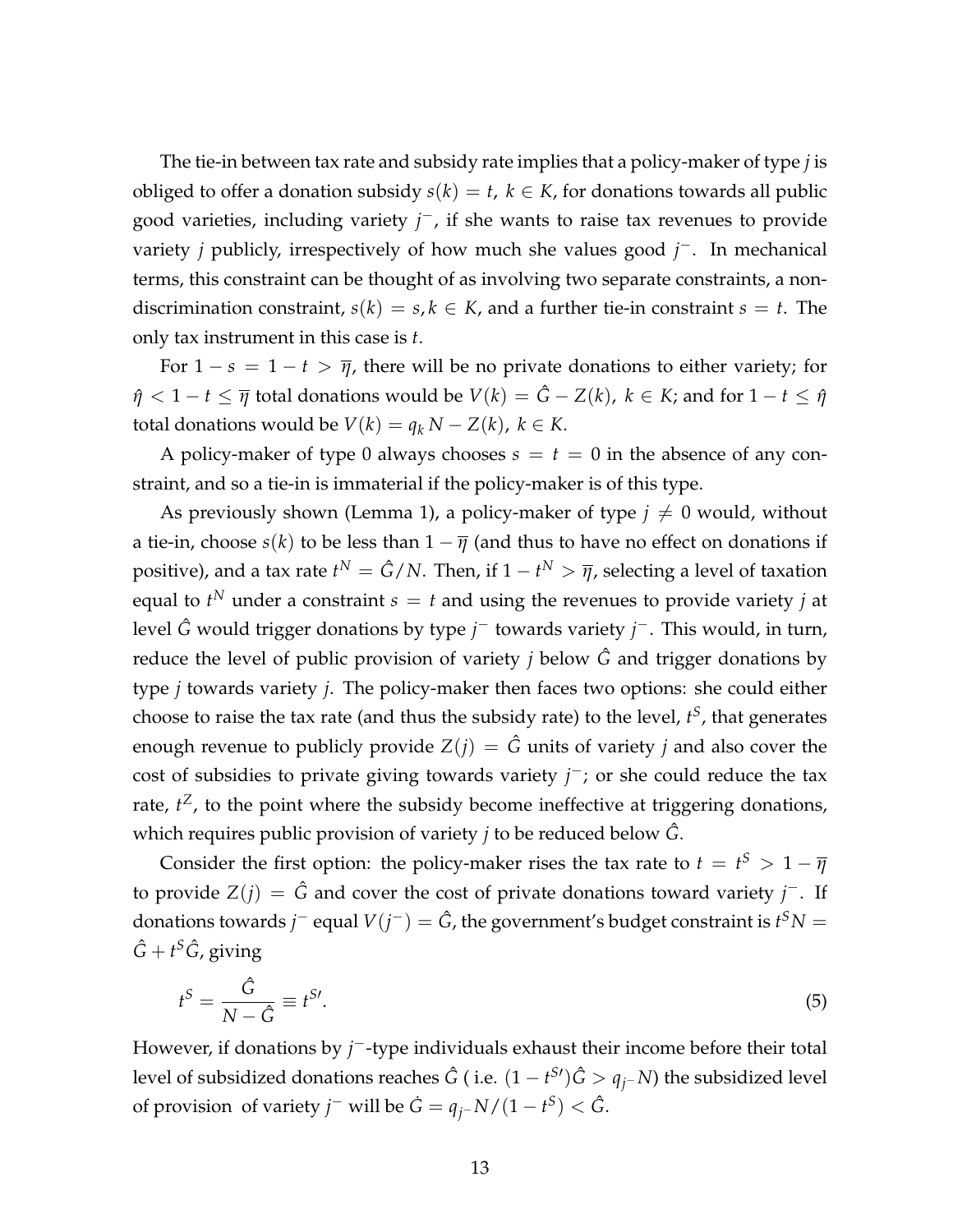The government's budget constraint in this case is  $t^SN = \hat{G} + t^Sn_{j^-}/(1-t^S)$ , where  $n_{j^-} = q_{j^-} N$ , giving a tax rate  $t^S = t^{S}$ .

The rest of our discussion rules out unrealistic scenario where, with a subsidy  $s = t^S$ , type- $j^-$  individuals would use all their income to make donations towards collective consumption, making their private consumption equal to zero.

The alternative option for the policy-maker is to choose to publicly provide variety *j* at a level below  $\hat{G}$  and lower *t* up to a point where a tie-in  $t^Z = s$  does not trigger donations:

$$
t^Z = 1 - \overline{\eta}.\tag{6}
$$

A subsidy rate  $s(k) = t^Z$  shuts down donations by all types, allowing the policymaker to devote all public funds to providing variety *j*, resulting in a gain to the policy-maker equal to  $(\overline{\eta} - \eta) t^Z N$ .

The policy-maker's optimal choice in this case can be determined simply by comparing the level of payoff the policy-maker obtains under each alternative: her payoff for  $t = t^S$ , where  $Z(j) = \hat{G}$  and where there are donations  $V(j^-) = \min\{\hat{G}, n_{j^-}/(1-\hat{G})\}$  $\{t^S\}$ } subsidized at rate  $t^S$ ; and her payoff for  $t = t^Z$  (or more precisely just below it), in a regime where there are no private donations and public provision of variety *j* is at level  $t^Z N < \hat{G}$ .

The difference between the payoff levels obtained by policy-maker under the two regimes is increasing in  $\overline{\eta}$  and decreasing in  $\eta$ ; and so the minimum value of  $\overline{\eta}$  that satisfies the inequality, which we shall denote as  $\tilde{\eta}$ , is a decreasing function of *η*. Thus,  $\bar{\eta} > \tilde{\eta}$  represents a sufficient condition for a subsidy tie-in to induce the policy-maker to offer a positive level of subsidy:

**Lemma 2.** *For*  $\hat{G} < \tilde{G}$ *, if*  $\overline{\eta} \leq (N - \hat{G})/N$  *a tie-in constraint has no effect on the choice of the policy-maker of type*  $j \neq 0$ *. If*  $(N - \hat{G})/N < \overline{\eta} \leq \tilde{\eta}$ *, it induces a policy-maker to select*  $t=t^{Z}=1-\overline{\eta}$ , lowering the level of public provision of variety j to  $(1-\overline{\eta})N<\hat{G}$  and *leaving donations towards both varieties at zero. If η* > *η*˜ *it results in a choice of tax (and subsidy) t* = *t <sup>S</sup>*<sup>0</sup> = *G*ˆ/(*N* − *G*ˆ) *and a level G of donations towards variety j* ˆ <sup>−</sup>*. A sufficient condition for the latter to occur is*  $\overline{\eta} > \tilde{\eta}_{MIN}$ *.* 

Proof in the Appendix.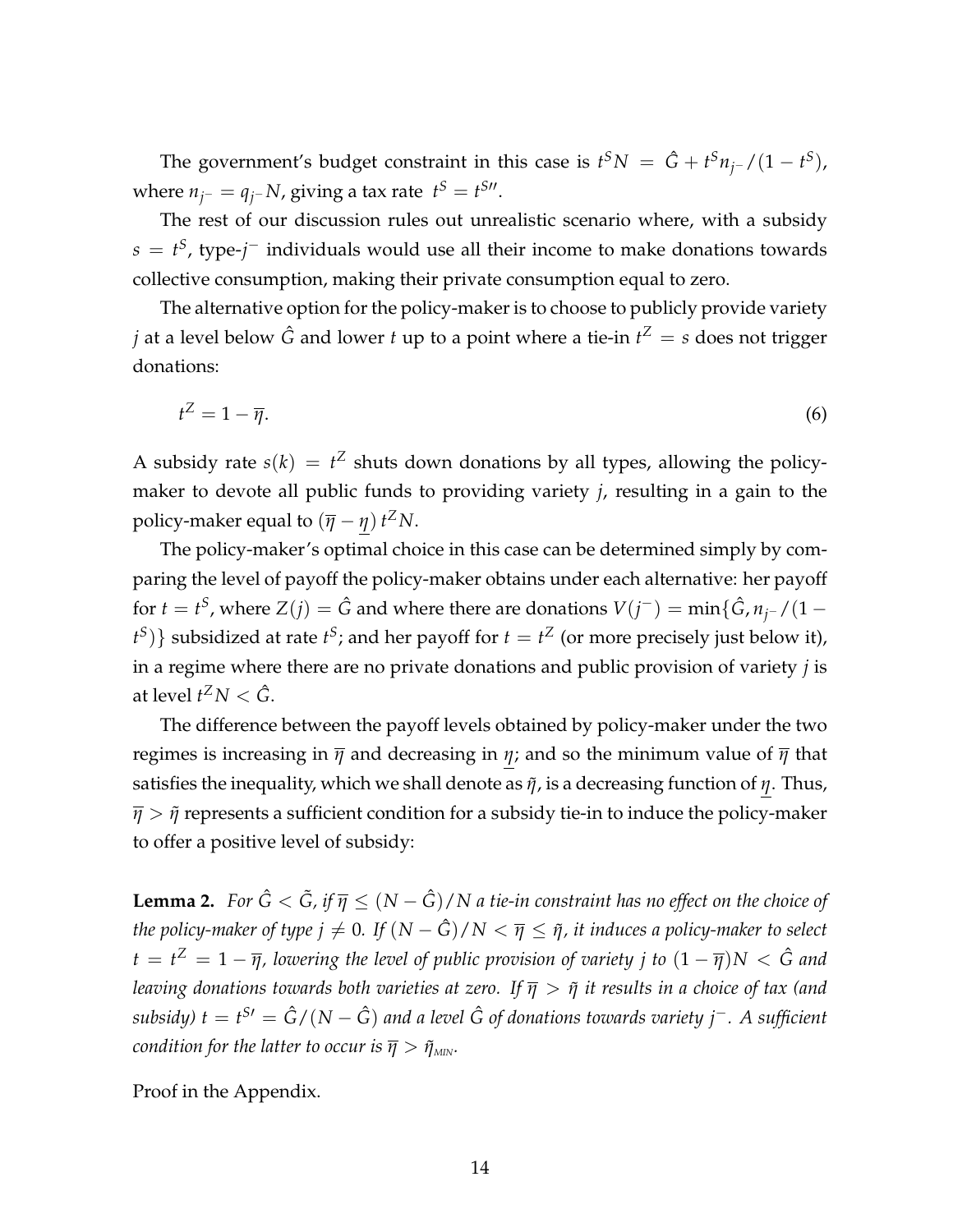It is worth noting that a partial tie-in that allows relief to be zero for one of the two collective good varieties would have no effect on policy choices, as a majority type $j \neq 0$  policy-maker would, in that case, restrict tax relief to donations towards variety *j* (which would, in turn, be redundant as no donations towards variety *j* would take place for  $Z(j) = \hat{G}$ ).

#### **3. Tax relief for donations and political competition**

Moving now to stage 1 of the game, we study the implications of a subsidy tiein for the outcome of political competition. Our focus is on scenarios where there is no absolute majority type (and so there is meaningful political competition), i.e. *q*<sub>*j*</sub> < 1/2, *j* ∈ *J*, and where  $q_a > q_0 > q_b$  (implying that in a contest between a type-*a* and a type-*b* candidate, the former always win).<sup>[11](#page-16-0)</sup> We first discuss how a subsidy tie-in affects voting outcomes and then how a tie-in can arise endogenously as part of a fiscal constitution.

#### *3.1. Subsidy tie-in and Condorcet outcomes*

To characterize political outcomes in a representative system, we first look at the level of support that a candidate can expect to receive in a sequence of two-candidate majority voting races; that is, we look at the outcomes of two-candidate elections in which voters do not use weakly-dominated strategies. Since no single type constitutes a majority, the preferences of two out of three types will dictate the outcome of the election.<sup>[12](#page-16-1)</sup> Implications for the case of plurality voting are discussed in the following subsection.

In all cases, the most-preferred candidate type for each citizen is always one of their own type, irrespectively of whether or not a subsidy tie-in is present.

To understand how individuals rank candidates of a type different from their own, suppose first that there is no subsidy tie-in. If the policy-maker is of type 0, the utility

<span id="page-16-1"></span><span id="page-16-0"></span><sup>&</sup>lt;sup>11</sup>The case  $q_a < q_0 < q_b$  is symmetrically identical.

 $12$ We assume that candidacy involves no cost, and so standing for election is always a weakly undominated strategy. We also assume that no citizen enters if another citizen of the same type does; since entering when there is another citizen of the same type entering as a candidate cannot produce a better electoral outcome for the second entrant, and could produce a worse one. This allows us to ignore repetitive equilibria.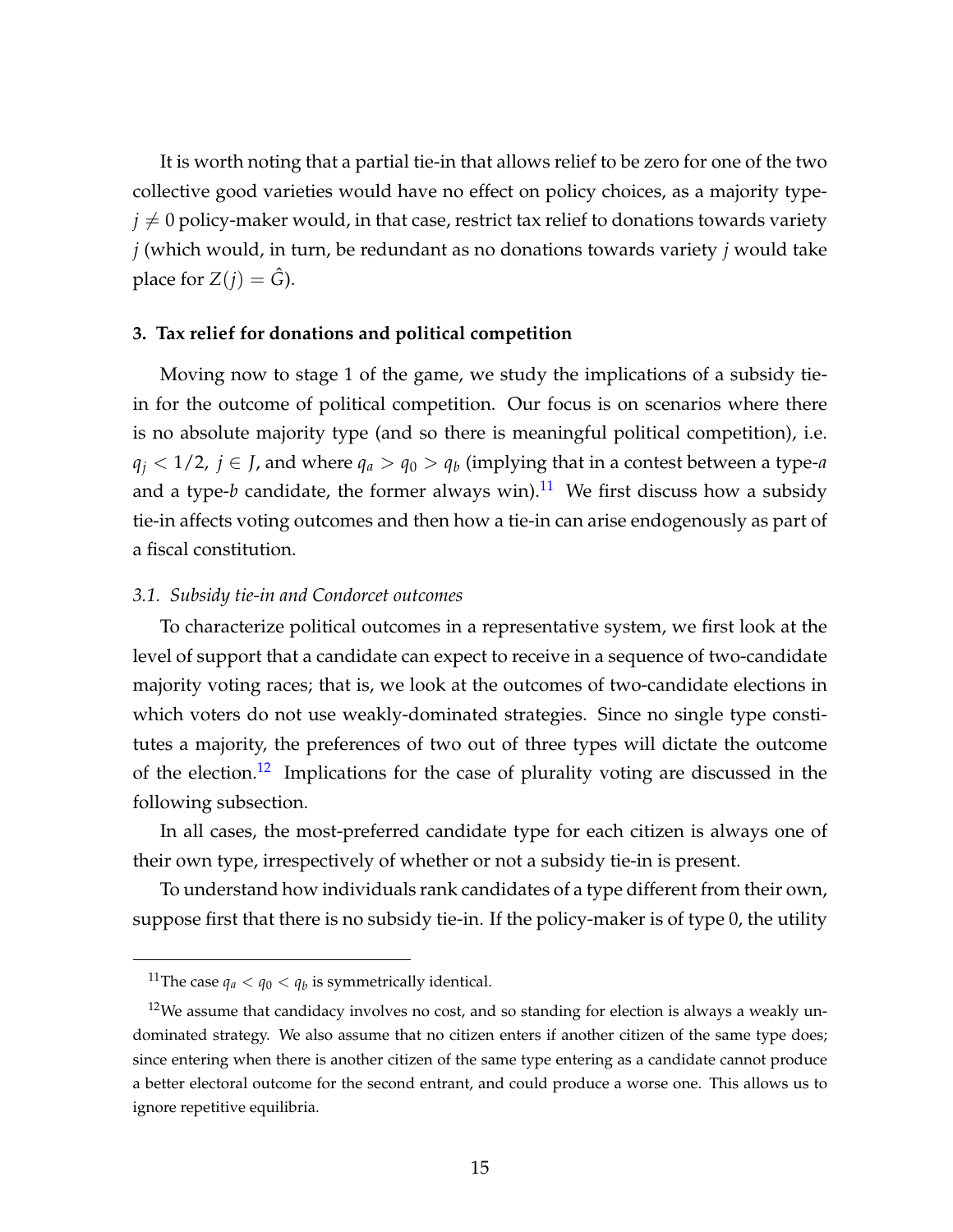of all types is  $y = 1 \equiv U_i(0)$ . If the policy-maker is of type  $j \neq 0$ , then the utility of type  $j^-$  is  $1 - t^N + \eta \hat{G} = 1 - (1/N - \eta)\hat{G} \equiv U_{j^-}(j \neq 0) < 1$ , and the utility of a type-0 individual is  $1-t^N = 1-\hat{G}/N < 1 \equiv U_0 (j \neq 0).$  Thus, absent a subsidy tie-in, the ranking of policy-maker's type by each citizen type is

<span id="page-17-0"></span>
$$
0 \succ_0 a \sim_0 b;
$$
  
\n
$$
b \succ_b 0 \succ_b a;
$$
  
\n
$$
a \succ_a 0 \succ_a b.
$$
  
\n(7)

 $(\succ_i$  denotes type *j'*s preference relation.) This leads to the following result:

**Lemma 3.** *If untied tax reliefs are available, the Condorcet winner is a candidate of type* 0*.*

Now consider a scenario with a subsidy tie-in (tax relief). If the policy-maker is of type 0, the utility of all types is still  $U_i(0) = 1$ . If the policy-maker is of type  $j \neq 0$ , we must distinguish three cases: (i) if  $\overline{\eta} < (N - \hat{G})/N$ , the subsidy tie-in has no effect and rankings are as for [\(7\)](#page-17-0); (ii) if  $(N - \hat{G})/N < \bar{\eta} \leq \tilde{\eta}$ , the policy-maker selects a tax rate  $t^Z = 1 - \overline{\eta}$ , thus lowering the public provision of variety  $j$  and inducing zero donations toward both varieties (all citizen types incur the cost of the tax, but only variety *j* is provided); the rankings of candidate types in this case remain as for [\(7\)](#page-17-0); (iii) if  $\overline{\eta} > \tilde{\eta}$ , the policy-maker selects a tax rate  $t = t^{S'}$ , which supports a level  $\hat{G}$  of public provision of variety *j* and triggers private provision of variety *j*<sup>−</sup>; in this case a type-*j*<sup>−</sup> citizen prefers a policy-maker of type *j* ≠ 0 to one of type 0 if and only if  $U_j^S$  (*j*  $\neq$  0) > *U<sub>j</sub>*(0) = 1.

With reference to case (iii), it is always possible to find a combinations of values *η* and *N* for which, with a subsidy tie-in, type- $j^-$  voters prefer a type- $j \neq 0$  policymaker to a type-0 policy-maker. Two forces drive this result: first, when  $\bar{\eta}$  is high enough, say *η* > ˜*η*˜, type-*j* <sup>−</sup> individuals place a high valuation on their favoured good variety; second, for *N* large enough, say  $N > N$ , the per capita cost (per capita tax) of both publicly providing public goods and subsidizing private provision is low. Then citizens of type *j*<sup>−</sup> would prefer a policy-maker of type  $j \neq 0$ , who both selects a low tax and subsidizes private donations toward variety *j* <sup>−</sup>, to a policy-maker of type 0 who chooses zero public provision and offers no subsidy. The ranking of candidate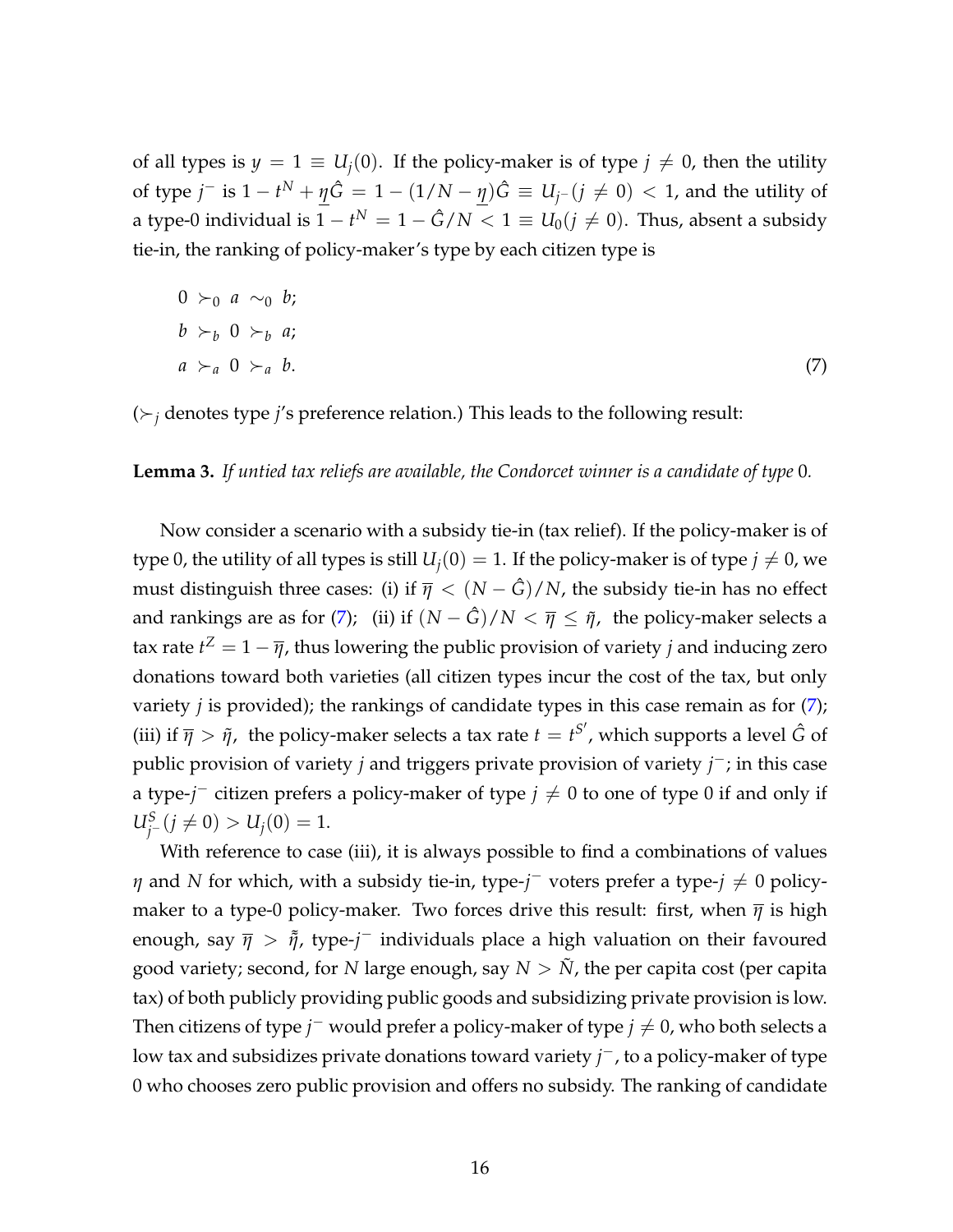types by type-*b* voters under a subsidy tie-in changes to

<span id="page-18-0"></span>
$$
b \succ_b a \succ_b 0. \tag{8}
$$

We can then state the following result:

**Proposition 1.** In the presence of a tied-in donation subsidy (tax relief), and for  $q_a > q_b$ , *sufficient conditions for a candidate of type a to be the Condorcet winner are*  $\bar{\eta} > \tilde{\eta}_{\text{MIN}}$  and  $N > \tilde{N}$ .

Proof in the Appendix.

Under these conditions, a tie-in induces a type- $j \neq 0$  policy-maker to offer a positive donation subsidy, decreasing the price of giving towards variety *j* <sup>−</sup> by *j* <sup>−</sup>-type individuals and allowing them, in this way, to gain access to the public good variety that they prefer but would not be publicly provided otherwise. This makes a type-*j* ≠ 0 policy-maker more attractive to type-*j*<sup>-</sup> individuals in comparison with a type-0 policy-maker.

#### *3.2. Plurality voting*

Consider now the case of plurality voting, in a scenario with the following features: (i) the winning candidate is that which receives the most votes (relative majority); (ii) candidacy involves no cost; (iii) voting is sincere but candidate choices are strategic (later we also briefly address the case where voting is strategic). Given our assumption  $q_i < 1/2$ ,  $j \in J$ , no single type constitutes a majority, and so the behaviour of two out of three types again dictates the outcome of the election. Again, the most-preferred candidate type for each voter is always one of their own type, irrespectively of whether or not a subsidy tie-in is present. Thus, if a citizen of each type  $j \in J$  stands for the election, each candidate  $j$  will receive  $q_jN$  votes.

First we consider the case in which there are no tax-reliefs. Suppose a candidate of type *b* stands for election. Under sincere voting, given the ranking preferences [\(7\)](#page-17-0) a type-*a* candidate would win the election. If no type-*b* citizen stands for election, under sincere voting type-*b* citizens would vote for a type-0 candidate, who would then win the election. Given that  $U_b(a) < U_b(0)$  when tax reliefs are not available, and anticipating that candidacy of a type-*b* individual will result in a type-*a* candidate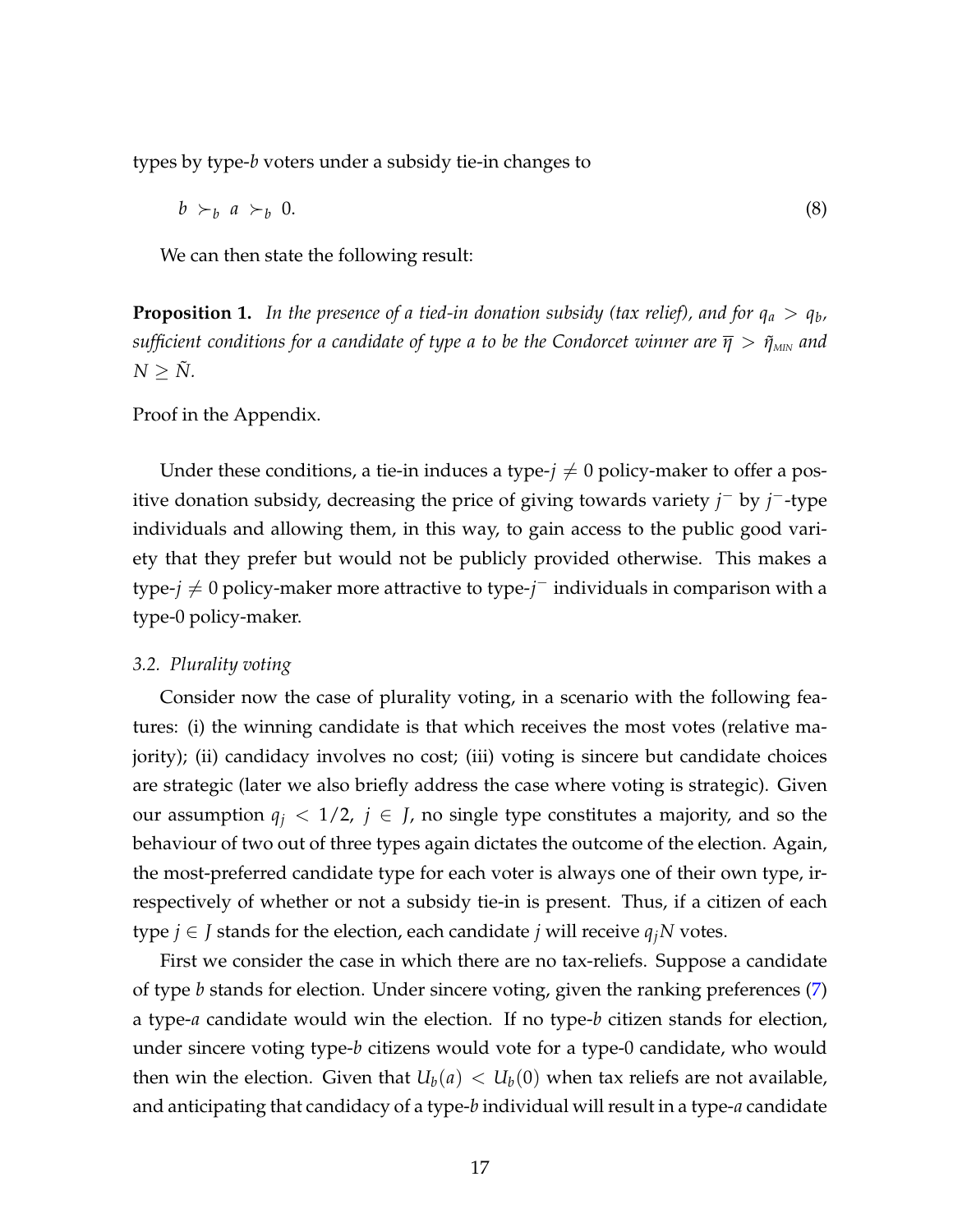winning the election, citizens of type *b* will never stand for election and so type 0 wins the electoral competition.<sup>[13](#page-19-0)</sup>

When a subsidy tie-in (tax relief) is available and  $\bar{\eta} > \tilde{\eta}_{MIN}$  and  $N \geq \tilde{N}$ , the preference ranking of type-*b* citizens becomes [\(8\)](#page-18-0).

If a candidate of each type stands for election, under sincere voting each candidate obtains  $q_jN$  votes, and given  $q_a > q_0 > q_b$ , a candidate of type *a* wins the election. On the other hand, if a candidate of type 0 does not stand for election, type 0 citizens are indifferent between a type-*a* and a type-*b* candidate, and so either type can win the election. Given that the cost of candidacy is zero, type-0 citizens are indifferent with respect to the decision of standing for election. If type-*b* citizens anticipate that with no candidate of type 0 she would win the election, they would choose to stand, and type-*a* citizens in this case would be indifferent about whether or not to stand. Analogously, if type-*a* citizens anticipate that with no candidate of type 0 she would win the election, they would choose to stand, and type-*b* citizens in this case would be indifferent about whether or not to stand. Thus in any equilibrium of this game a candidate of type  $j \neq 0$  wins the election.

We can then state the following result:

**Proposition 2.** *Under plurality voting, if citizen vote sincerely, candidacy choices are strategic, and candidacy is costless, absent a tied-in subsidy (tax relief) a candidate of type* 0 *wins the electoral competition. With a tied-in donation subsidy, sufficient conditions for a candidate of type*  $j \neq 0$  *to win the election are*  $\overline{\eta} > \tilde{\eta}_{MN}$  *and*  $N \geq \tilde{N}$ *.* 

Again, a tie-in forces policy-makers of type  $j \neq 0$  to offer a positive donation subsidy that allows type-*j* <sup>−</sup> individuals to gain access to the public good variety they prefer but that would not be publicly provided otherwise. By doing so, it prevents a type-0 candidate winning.<sup>[14](#page-19-1)</sup>

<span id="page-19-0"></span><sup>13</sup>Type-*a* citizens anticipate that a candidate of her own type never wins the election, and therefore are indifferent about standing as candidates or not standing.

<span id="page-19-1"></span> $14$ If voting is strategic, results remain unchanged, with outcomes being driven by strategic voting choices rather than by candidacy choices.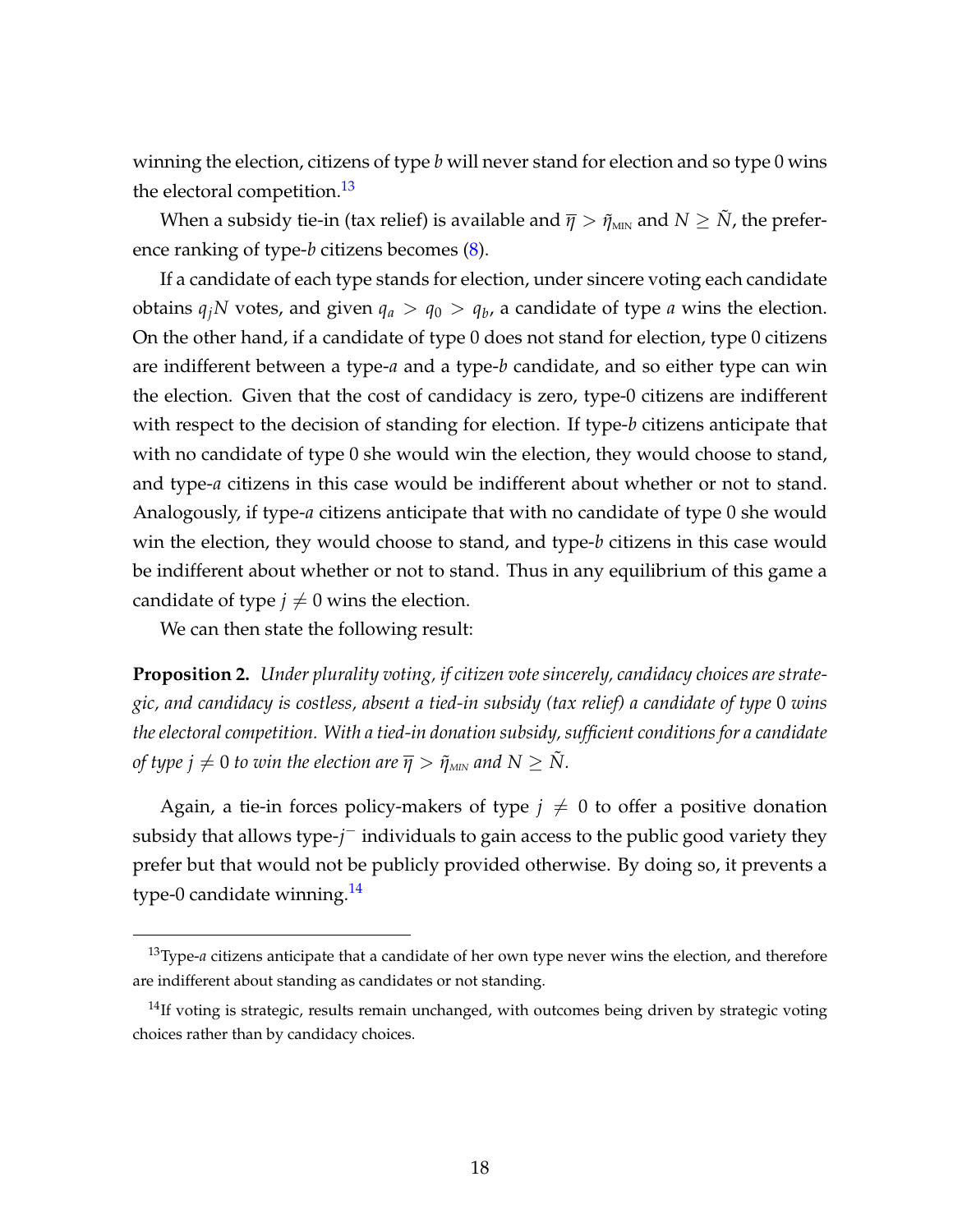#### **4. Donation relief as an equilibrium outcome**

#### *4.1. Securing re-election*

The results of the previous section show that tax relief can change the preference ordering of citizens over candidates and, in this way, shape political outcomes. In this section we demonstrate that, if temporary commitment over tax rules is feasible and  $\bar{\eta} > \tilde{\eta}_{MIN}$  (i.e. if a tie-in constraint makes a difference for how candidates are ranked), donation relief can be leveraged on strategically to secure re-election.

Suppose that elected candidates stay in office for one period. During her term in office policy-makers can modify tax provisions, with the change coming into force in the subsequent term. Specifically, consider a case in which a policy-maker of type  $j \neq 0$  can introduce (or remove) a non-discriminatory constraint,  $s(k) = t$  for  $k \in K$ , with her decision coming into effect in the subsequent term and forcing her successor in office to adopt a subsidy rate such that  $s(k) = t$ ,  $\forall k \in K$ , for any tax rate, *t*, she chooses.

If a new electoral contest is run and there is no tie-in constraint in place, the incumbent would lose to a type-0 challenger. By committing to a tie-in, on the other hand, the incumbent can secure either re-election or election of a type-*j* candidate, and, by doing so, a payoff for her own type that exceeds the payoff under a type-0 policy-maker. This is because whenever the conditions for Proposition 1 and 2 apply, a type-*j* <sup>−</sup> individual prefers the policy choice of a type-*j* policy-maker to that of a type-0 policy-maker; and vice-versa.<sup>[15](#page-20-0)</sup>

If, instead, a type-0 policy-maker is in office to begin with, then she would not choose to introduce a tie-in constraint, which in turn would secure that a type-0 candidate would always be elected, indefinitely. So, if the choice of whether or not to introduce a tie-in constraint is left to elected policy-makers, whether or not it will arise depends on the type of the policy-maker in office in the first period; i.e. it is fully path-dependent.

While a type- $j \neq 0$  policy-maker may wish to commit to a subsidy tie-in, she would never want to enter into a commitment with respect to the tax rate, even if it

<span id="page-20-0"></span><sup>15</sup>Since the payoff to a type-*j* individual under a type-*j* <sup>−</sup> policy-maker is no less than the payoff to a type-*j* <sup>−</sup> individual under a type-*j* policy-maker, and the payoffs of both types are the same under a type-0 policy-maker.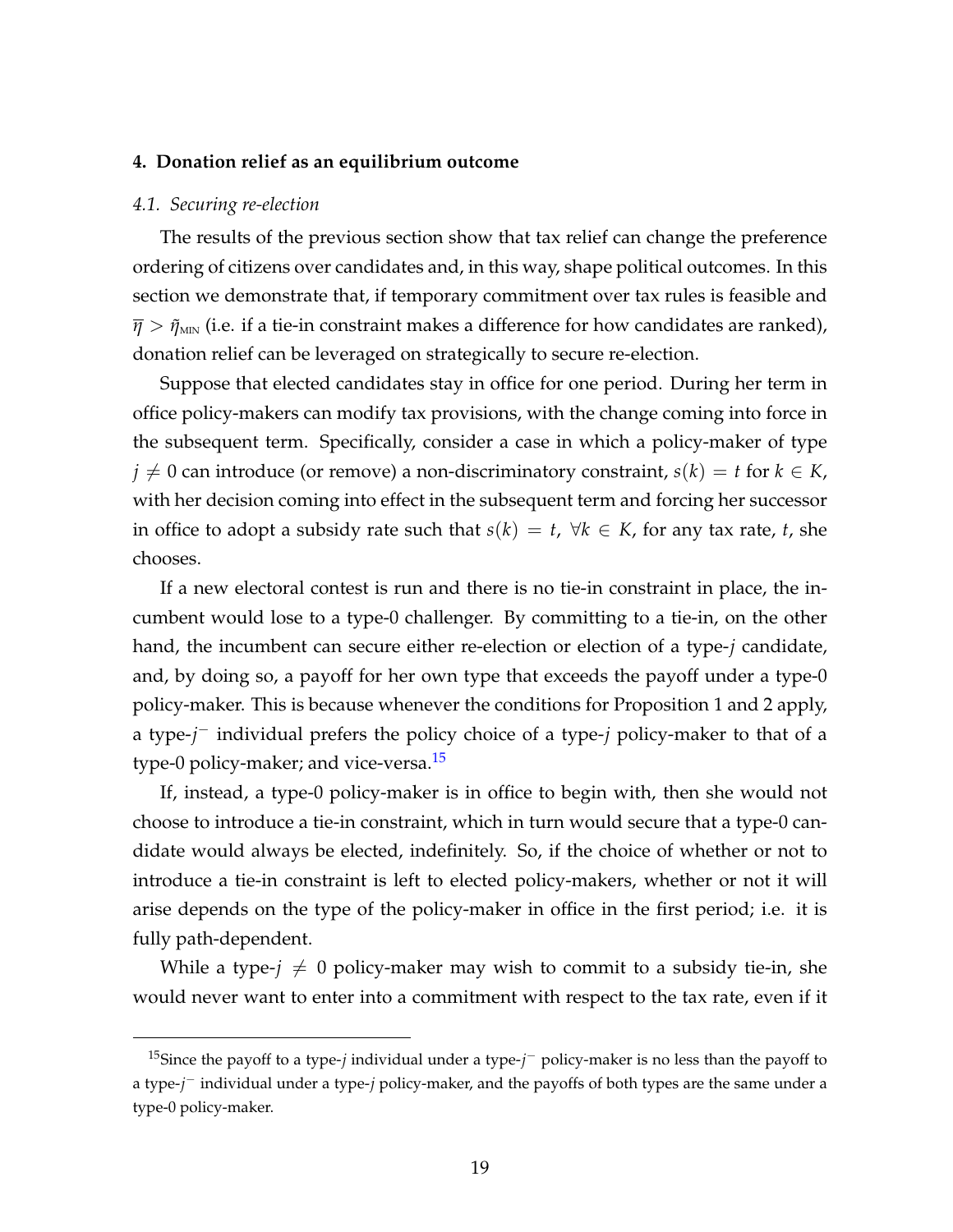were possible (see Appendix B for a proof). In other words, the strategic use of tax relief does not stem from policy-makers' inability to commit to tax rates.

#### *4.2. Donation relief in tax constitutions*

A constraint that ties the subsidy rate to the tax rate could also arise at a constitutional stage (stage 0) in which citizens have to vote, before the election takes place, over the adoption of the tie-in constraint regardless of the type of future elected policy-makers. Under the conditions for which Proposition 1 applies, a policy-maker of type  $j \neq 0$  will be elected in stage 1 if and only if a tie-in constraint is in place; absent the constraint, a policy-maker of type 0 will win the election under both plurality rules (Lemma 3 and Lemma 4). Then a constraint will receive the support of both type-*a* and type-*b* individuals if their anticipated utility from introducing the constraint is higher than the utility they would obtain with the election of a type-0 candidate. This is always the case whenever the conditions for Proposition 1 and 2 are met.

Figure 2 depicts the region of parameter values  $\overline{\eta}$  and N (the shaded area) for which a constitutional rule on granting tax relief for donations would receive majority support – i.e. where Propositions 1 and 2 apply – for  $\hat{G} = N/5$  (implying  $t^S = 1/4$ ),  $q_b = 1/4$  (implying  $\hat{G} = N/5 < n_b/(1 - t^S) = (N/4)/(3/4) = N/3$ ),  $q_a = 7/16$ ,  $q_0 = 5/16$ ,  $\eta = 1/(20N)$  and  $\hat{\eta} = 2/(3N)$ .

Although most tax systems in developed economies offer tax relief for charitable donations, tax relief provisions typically do not have constitutional force: tax provisions *can* be changed, albeit more slowly than tax rates can. Nevertheless, even if indefinite commitment over tax relief provisions is not a feature of tax constitutions, for a subsidy tie-in to arise in political equilibrium it is enough to have rules in place that make changing the structure of tax provisions sufficiently slow; in turn, it is easy to show that such rules would receive majority support at a constitutional stage.

Suppose that there is a constitutional stage (stage 0) where citizens can vote on whether or not to introduce a procedural rule such that changes to the structure of the tax system take at least one term to be decided and enacted. At stage 1, a candidate is chosen at random, after which the candidate selects taxes for stage 1 and decides whether or not to introduce tax relief. An election is then carried out to select a stage-2 policy-maker. Also suppose that the conditions in Proposition 1 and 2 are met. If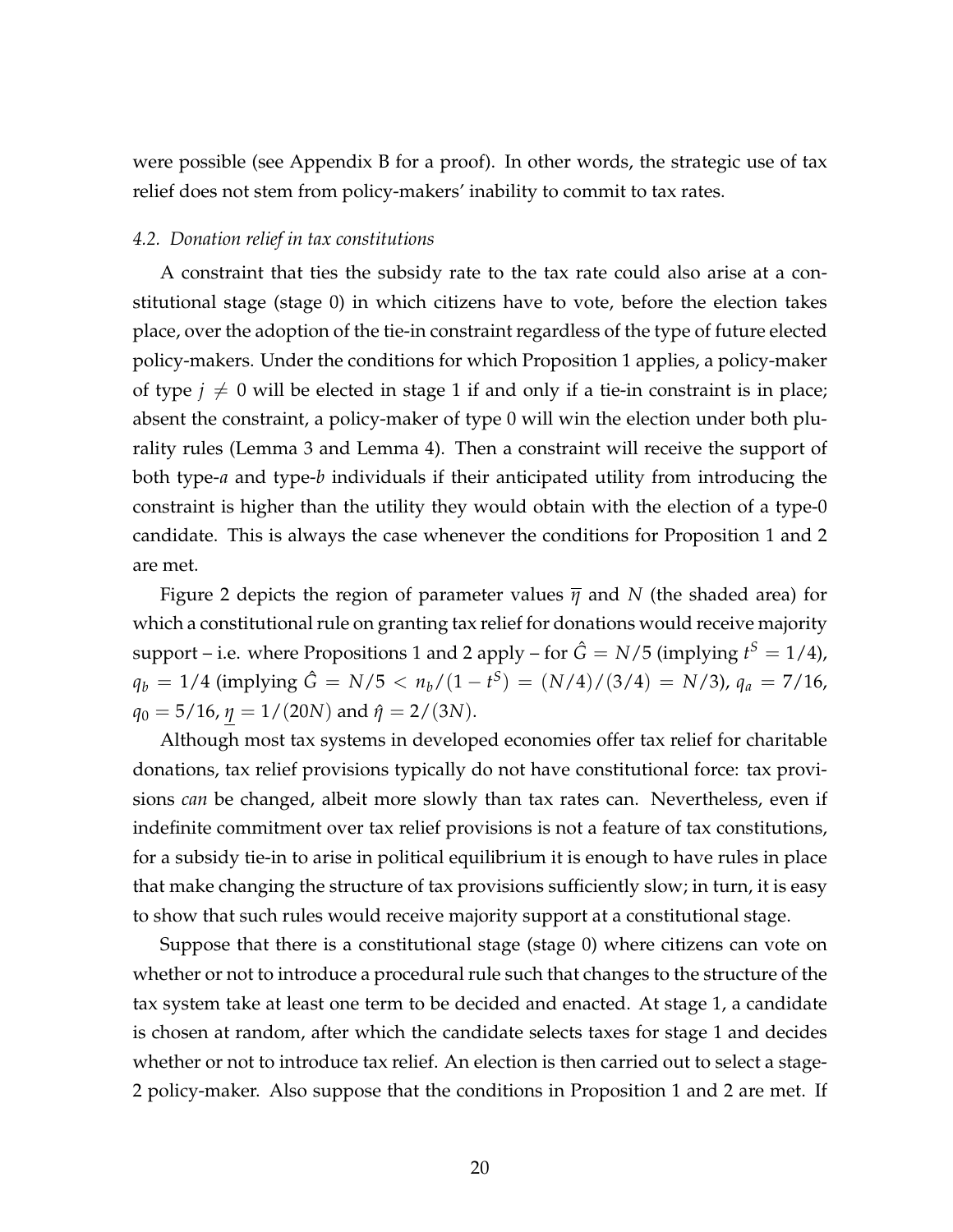

Figure 2: Agreement on a constitutional tie-in of donation subsidies to tax rates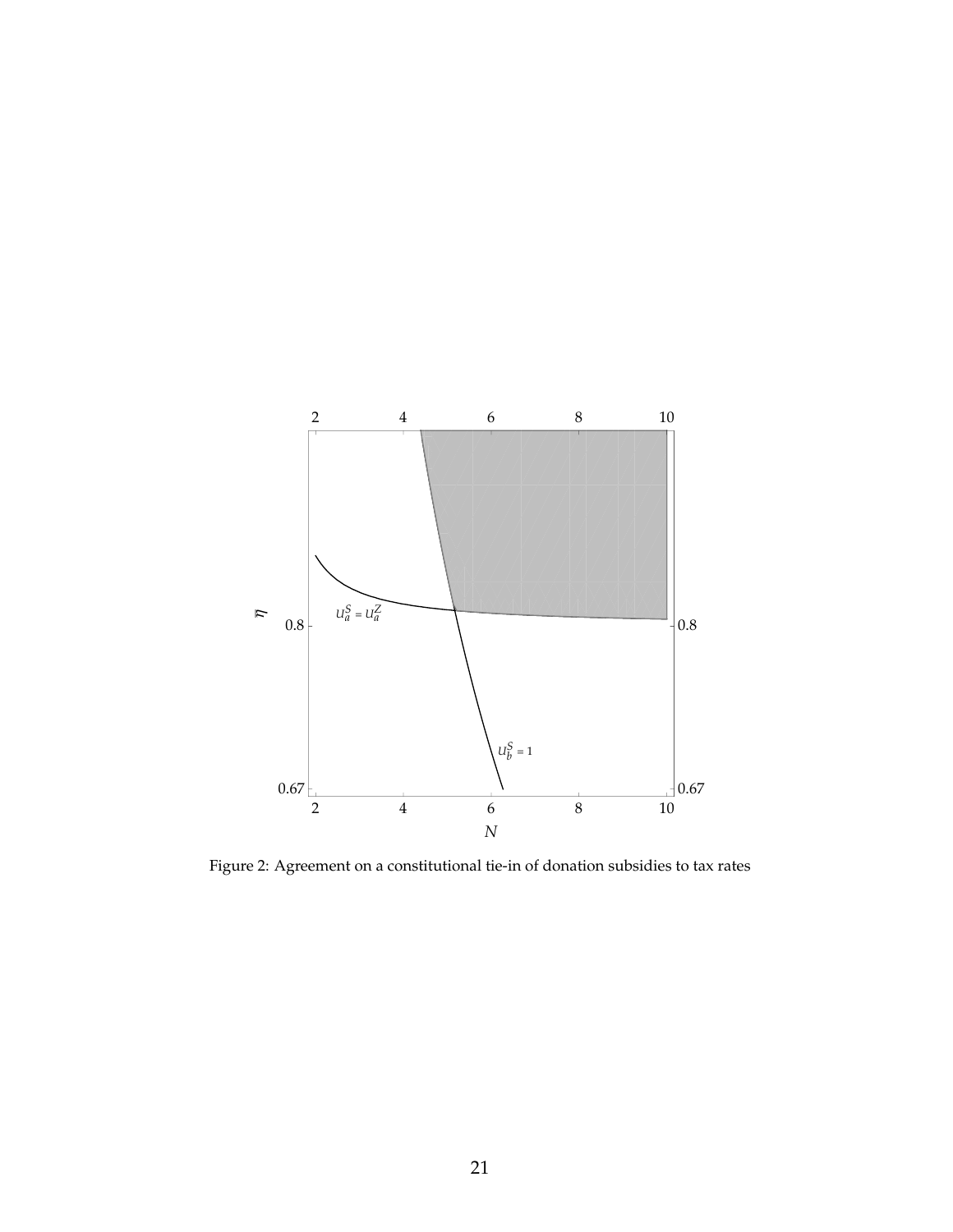a type-0 policy-maker is selected in the first stage (which occurs with probability  $q_0$ ), whether or not the procedural rule is introduced in stage 0 is irrelevant: she will never introduce a tie-in constraint. If a type- $j \neq 0$  candidate is selected at stage 1 (which occurs with probability  $1 - q_0$ ), she will introduce a subsidy tie-in (which will come into force in stage 2) if and only if the rule has been introduced at stage 0; by doing so, she will secure the election of a candidate of type  $j \neq 0$  at stage  $2<sup>16</sup>$  $2<sup>16</sup>$  $2<sup>16</sup>$  an outcome that, when a subsidy tie-in is present, is preferred by both type- $j \neq 0$  individuals to a type-0 candidate winning. This means that, at stage 0, introducing procedural rule that slows down the reversal of tax relief provisions receives the support of both type-*a* and type-*b* voters.

Donation relief can thus arise in equilibrium whether, at the constitutional stage, citizen vote over the introduction of a permanent tie-in constraint or over the introduction of tighter procedural rules for changing the structure of tax provisions (including tax relief provisions).

# *4.3. Discussion*

The preceding analysis has aimed to articulate a political-economy rationale for donation relief, and has shown how it can arise as part of a political equilibrium. The model we have used to develop our arguments is designed to highlight the structure of the problem in its simplest possible form; but the arguments and conclusions do not hinge on the specific assumptions we have made. For example, the symmetry in preferences between individual types that value public goods is presentationally convenient but is not essential.

We have also abstracted from income differentials: allowing for income heterogeneity would translate into heterogeneity in the private cost of public funds to different individual types, but would otherwise leave the structure of the problem unchanged. A possible interpretation of our model is one where the preferences for different public good varieties by different types are locally different because of income differentials – i.e. where the minority "swing" type of our model is a higher-income type that regards the majority-favoured public good varieties as inferior to higher

<span id="page-23-0"></span><sup>&</sup>lt;sup>16</sup>In the second period a candidate  $j \neq 0$  is elected whenever the tie-in constraint is put in place, and *q*<sup>*j*</sup> > *q*<sup>*j*−</sup> .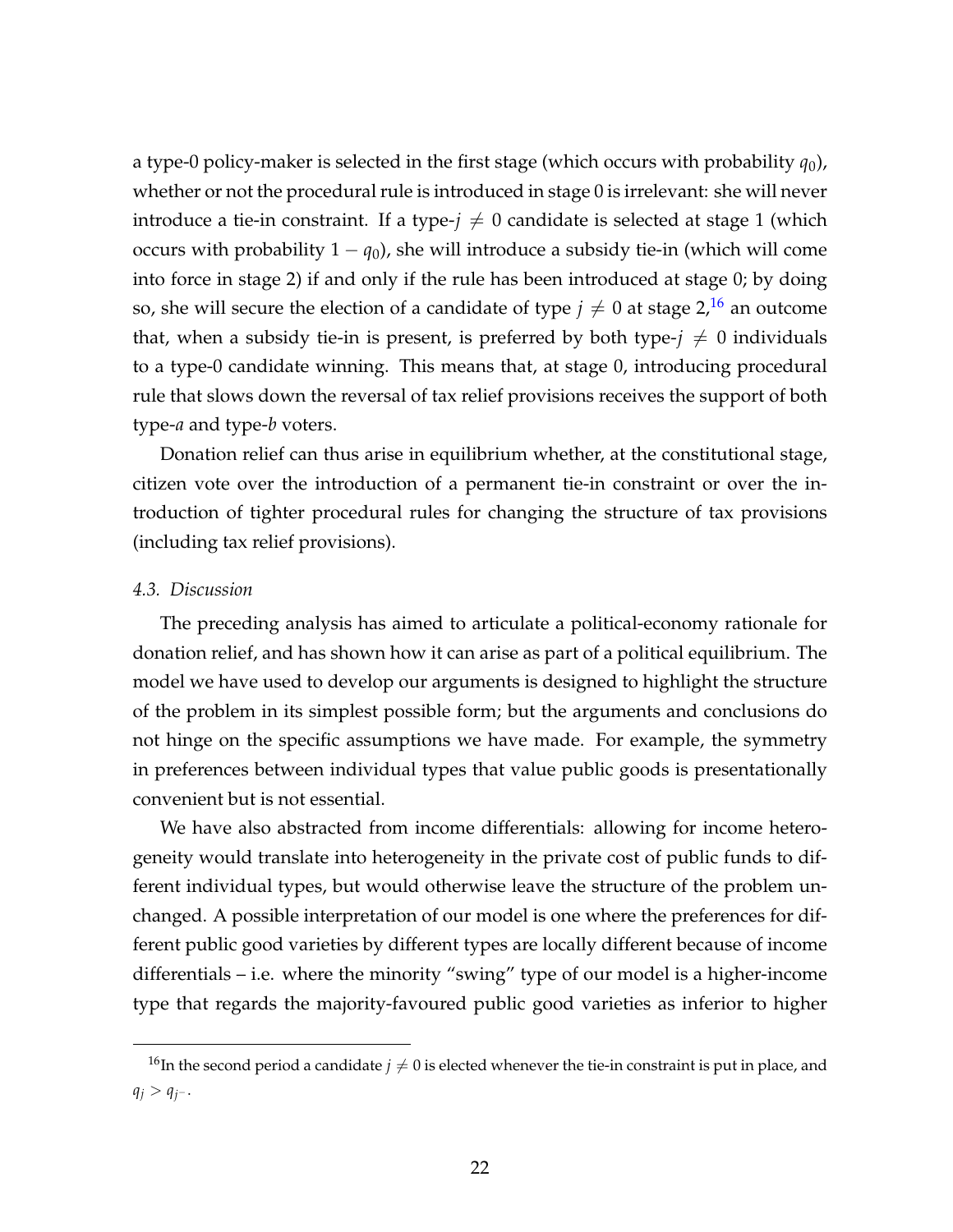quality varieties that are privately funded.<sup>[17](#page-24-0)</sup>

Our discussion has focused on tax relief for giving, but a similar argument could also be made with respect to tax relief that is offered for semi-private or fully private expenditures (e.g. private health care expenditures). Indeed, tax relief can be viewed as a particular instance of "secondary" government measures that are structurally nested (explicitly or implicitly) in other measures – structurally in the sense of involving comparatively more inertia with respect to policy changes. A broader implication of our analysis is then that such secondary measures may play a key role in shaping policy outcomes with respect to the main measures that they accompany, and may play a strategic role in securing political consensus.

# **5. Concluding remarks**

Tax incentives for giving are present in the tax systems of most developed economies. A key feature of these provisions is that they are linked to the level of taxation and are difficult to reverse. In this paper, we have shown that tax relief on donations protects minorities from outcomes where high taxes are exclusively used to finance provision of public goods that these minorities do not value. Through these incentives, political forces can cement alliances that would otherwise not be able to coalesce.

If we look at the history of tax institutions, and at how tax relief is used in practice, we find clues that point to tax relief being used to mediate differences in policy preferences. In the case of the US, for example, the charitable deduction was instituted in 1917 simultaneously with a substantial tax hike on the very rich to support the war effort. And, although the stated rationale at the time for introducing the deduction was to promote "social spending" that would support lower-income groups and the poor, looking at the current distribution of US charitable contributions by category,

<span id="page-24-0"></span> $17$ With progressive income taxation, the subsidy implied by income tax relief on donations towards the public goods that are favoured by higher-income minorities is higher than the average rate of taxation, and so the appeal of income tax deductions for those minorities is even stronger. Our analytical setting can readily be modified to allow for different levels of income and different (but interlinked) marginal rates of taxation for types *a* and *b*, with no change in the structure of the arguments and no change in conclusions.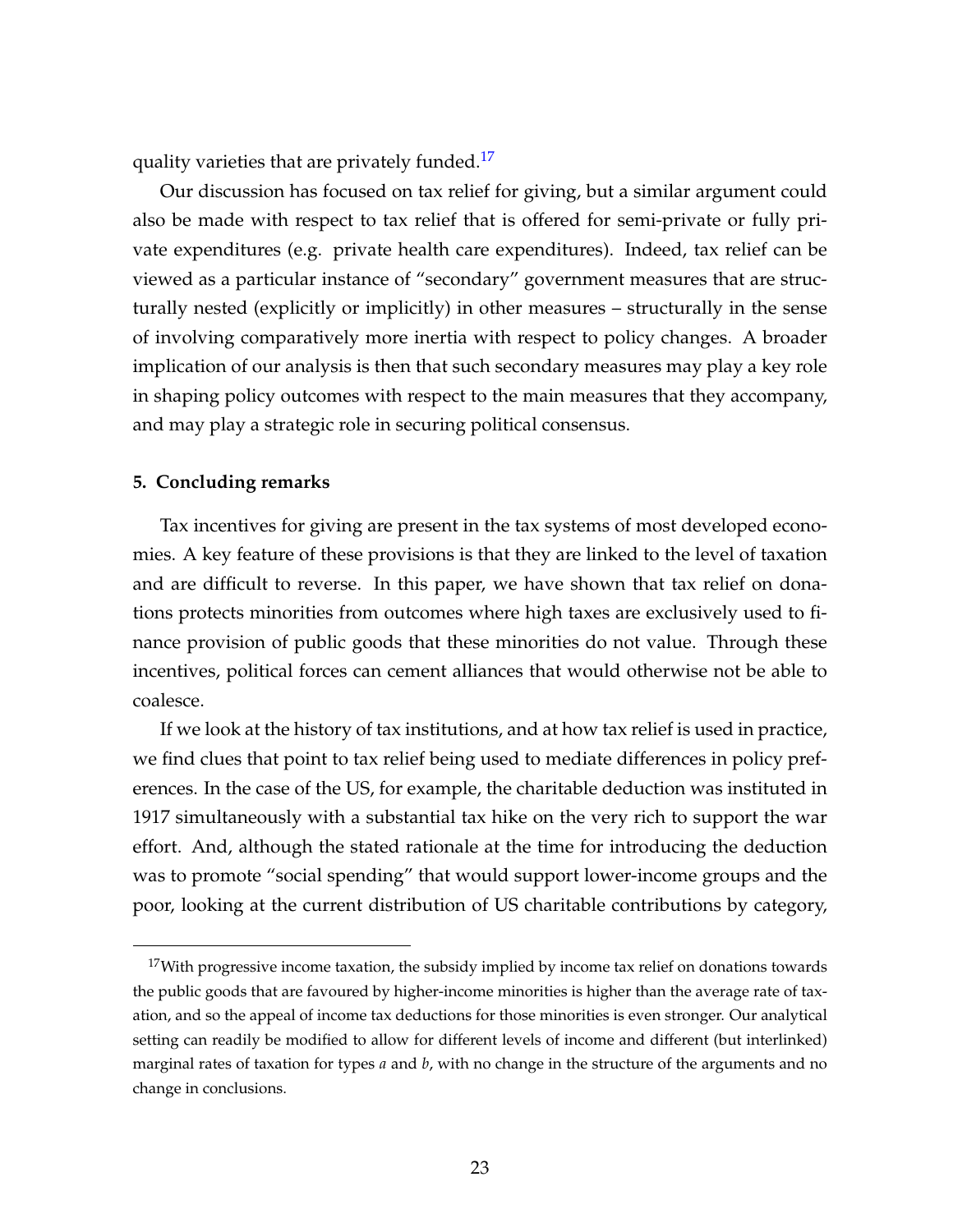we see that only a fraction of total contributions can be considered to be redistributive (Clotfelter, 2016). $18$ 

Our argument also has relevance for a long-standing puzzle surrounding donation relief: as Roberts (1984) first pointed out, even if we abstract from any heterogeneity in preferences for public goods, tax relief for donations can only be rationalized as being part of an optimal policy mix if the absolute value of the price elasticity of giving exceeds unity; if it less than unity, then directly providing the public goods or directly transferring funds to charities are more effective ways of using public funds. Yet the empirical evidence seems to suggest that giving is relatively price-inelastic – for UK donors, for example, Almunia *et al.* (2018) obtain a central estimate of about −0.1. The political-economy rationale that we have highlighted in our analysis can help us reconcile this evidence with the tax institutions that we observe.

<span id="page-25-0"></span> $18$ Another clue comes from the evolution of provisions for "tax expenditures" (not limited to charitable deductions) in the US tax code between 1980 and 2000: they were tightened by Republican administrations in the 1980s and then relaxed by later Democratic administrations, despite the fact the provisions predominantly benefit higher-income minorities. In the UK, the question of whether donation incentives should be fully tied to taxation took center stage during 2008/2009 (see Scharf and Smith, 2015), when proposals were considered that would decouple the level of relief from marginal tax rates and introduce a composite relief rate for donors in all tax brackets. The proposals were later abandoned – arguably for political reasons.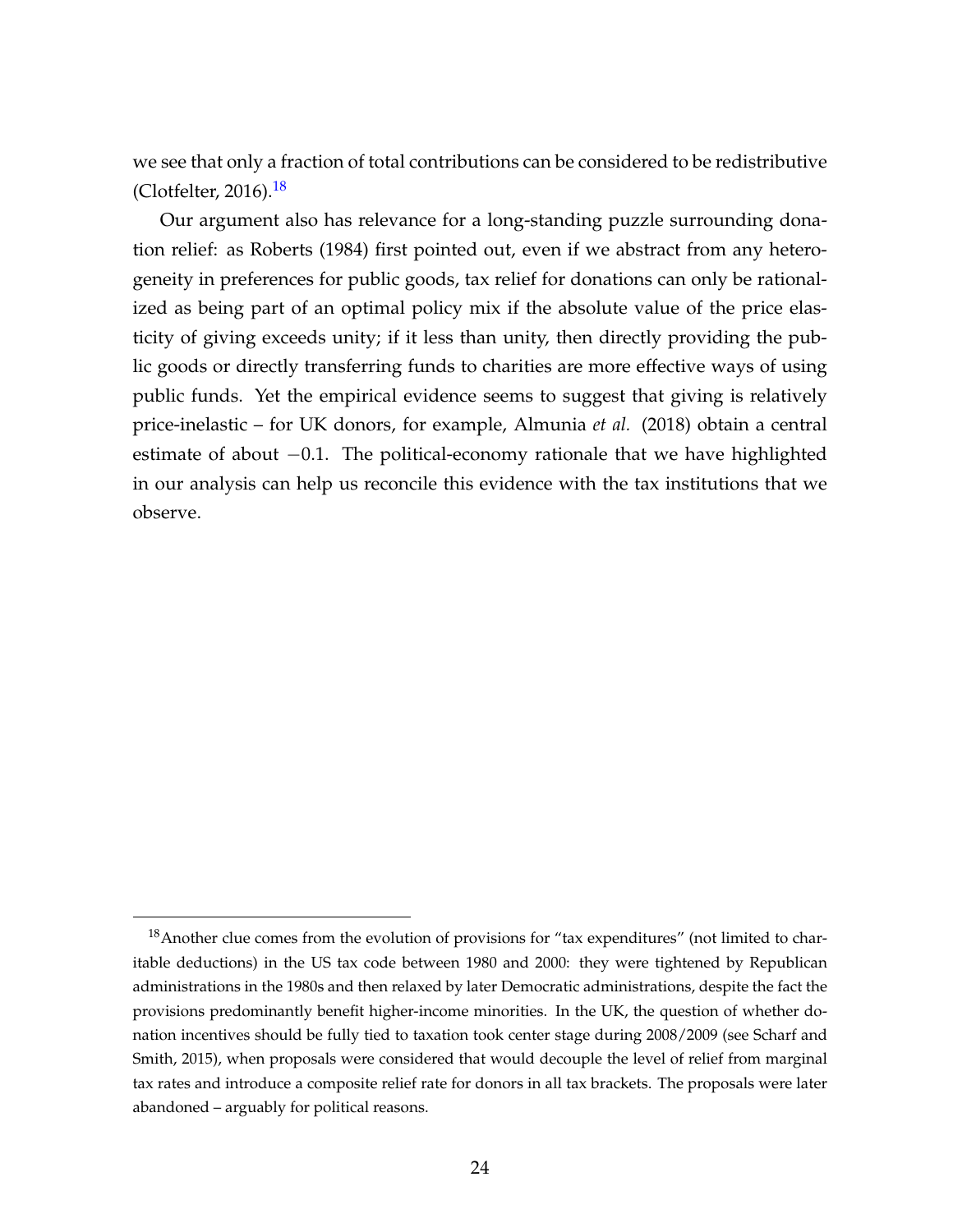# **References**

- Almunia, M., Lockwood, B., Scharf, K., 2018. More giving or more givers? The effects of tax incentives on charitable donations in the UK, CEPR Discussion Paper No. DP12191.
- Andreoni, J., Bergstrom, T., 1996. Do government subsidies increase the private supply of public goods? Public Choice 88(3-4), 295-308.
- Bergstrom, T., Blume, L., Varian, H., 1986. On the private provision of public goods, Journal of Public Economics 29(1), 25-49.
- Bernheim, B.D., 1986. On the voluntary and involuntary provision of public goods, American Economic Review 76(4), 789-793.
- Besley, T., Coate, S., 1997. An economic model of representative democracy, Quarterly Journal of Economics 112(1), 85-114.
- Clotfelter, C., 2016. Charitable giving and tax policy in the U.S., in G. Fack and C. Landais (eds.), Charitable giving and tax policy: A historical and comparative perspective. Oxford: Oxford University Press.
- Epple, D., Romano, R., 1996(a). Public provision of private goods, Journal of Political Economy 104(1), 57-84.
- Epple, D., Romano, R., 1996(b). Ends against the middle: Determining public service provision when there are private alternatives, Journal of Public Economics 62(3), 297-325.
- Gouveia, M., 1997. Majority rule and the public provision of a private good, Public Choice 93(3-4), 221-244.
- Horstmann, I., Scharf, K., 2008. A theory of distributional conflict, voluntarism and segregation, Economic Journal 118(527), 427-453.
- Horstmann, I., Slivinski, A., Scharf, K., 2007. Can private giving promote economic segregation?, Journal of Public Economics 91(5-6), 1095-1118.
- Lindsey, V., 2003. The charitable contribution deduction: A historical review and a look to the future, Nebraska Law Review 81, 1056-1095.
- National Audit Office, 2013. Gift Aid and reliefs on donations, Report by the Comptroller and Auditor General, UK National Audit Office.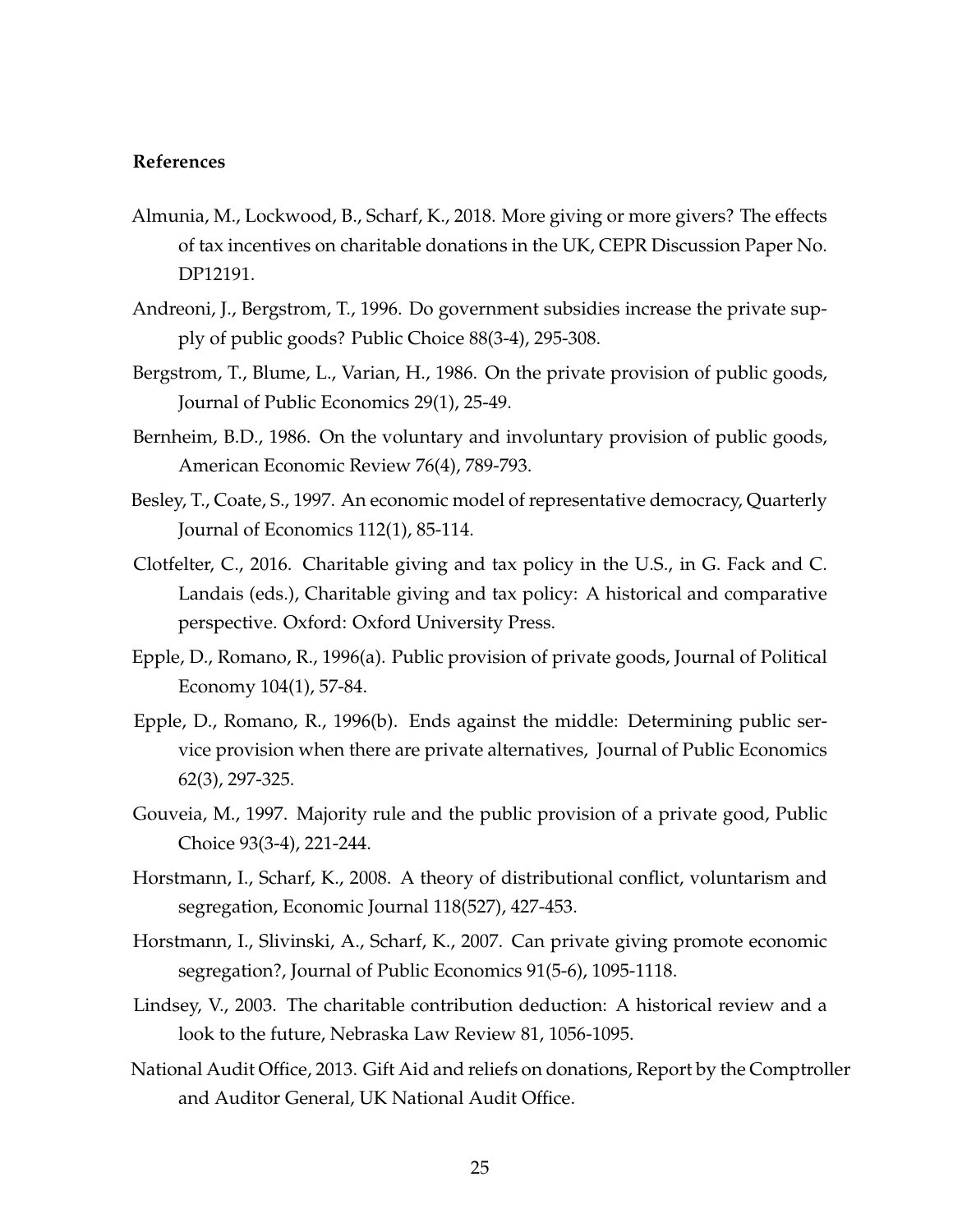- Osborne, M., Slivinski, A., 1996. A model of political competition with citizen-candidates, Quarterly Journal of Economics 111(1), 65-96.
- Roberts, R., 1984. A positive model of private charity and public transfers, Journal of Political Economy 92(1), 136-148.
- Roberts, R., 1987. Financing public goods, Journal of Political Economy 95(2), 420-437.
- Scharf, K., 2000. Why are tax expenditures for giving embodied in fiscal constitutions?, Journal of Public Economics 75(3), 365-387.
- Scharf, K., Smith, S., 2015. The price elasticity of charitable giving: Does the Form of Tax Relief Matter?, International Tax and Public Finance 22(2), 330-352.
- Warr, P., 1982. Pareto optimal redistribution and private charity, Journal of Public Economics 19(1), 131-138.
- Warr, P., 1983. The private provision of a public good is independent of the distribution of income, Economics Letters 13(2-3), 207-211.
- Weisbrod, B., 1975. Toward a theory of the voluntary nonprofit sector in a three-sector economy, in Phelps, E. (ed.), Altruism, Morality and Economic Theory, 171-195. New York: Russell Sage Foundation.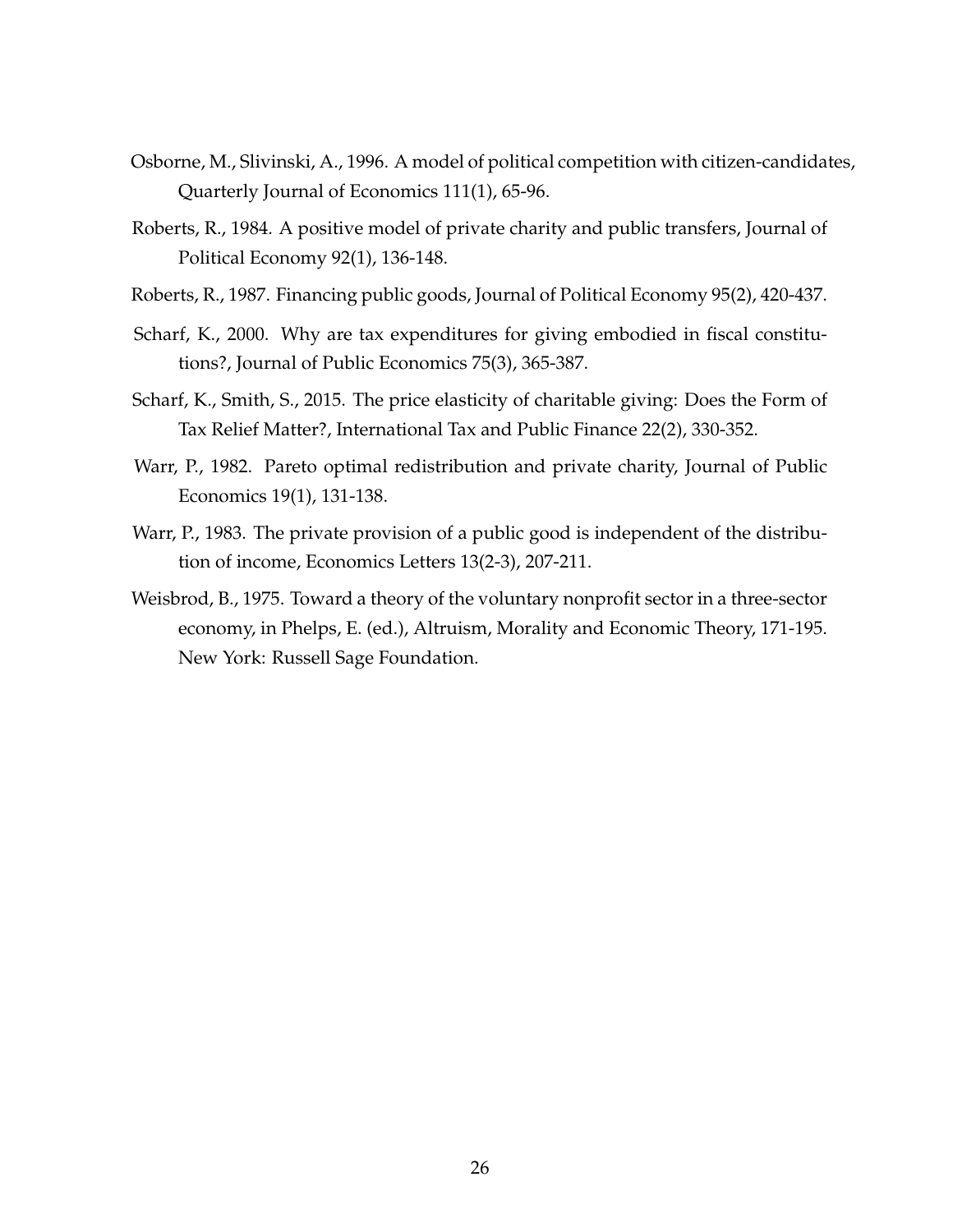# **Appendix A Proofs of lemmas and propositions**

#### *A.1 Proof of Lemma 1*

It is easy to show that a policy-maker of type  $j \neq 0$  always prefers to provide her favoured good variety (*j*) through public provision rather than subsidize donations towards it. First, given that  $\hat{\eta}$  < 1/*N* and that triggering donations towards *j* would involve her own type making contributions, the policy-maker would never select a policy such that  $G(i) > \hat{G}$ , either through public provision or through subsidies or a combination of the two, because in all cases this would involve a private marginal private cost for type *j* of no less than 1/*N*. To see this, note that a necessary and sufficient condition for a subsidy to be preferable to public provision, from the point of view of a policy-maker of type  $j \neq 0$ , in order to finance provision of variety *j* at level *G*ˆ is

$$
\frac{\hat{G}}{N} > s(j)\frac{\hat{G}}{N} + (1 - s(j))v_j(j) = s(j)\frac{\hat{G}}{N} + (1 - s(j))\frac{\hat{G}}{q_jN}.
$$
\n(9)

This would require  $q_i > 1$ , which is a contradiction.<sup>[19](#page-28-0)</sup>

A policy-maker of type  $j \neq 0$  could conceivably wish to subsidize donations towards variety *j* <sup>−</sup> (her less favoured public good variety) in order to induce donors of type *j* <sup>−</sup> to supply the variety she favours relatively less at a low cost to its own type, making diverting tax revenues to partially fund the provision of variety *j* <sup>−</sup> worthwhile to type *j* despite the fact that  $\eta$  < 1/*N*. However, it can be shown that doing so will never be optimal for a type- $j \neq 0$ policy-maker. First, the policy-maker would never adopt a positive subsidy rate for variety *j* <sup>−</sup> such that individuals of her own type (type *j*) make donations towards variety *j* <sup>−</sup> – as the private cost to individuals of type *j* in this case would be 1/*N* > *η*. Suppose instead that the policy-maker adopts a positive subsidy rate such that only citizens of type *j* <sup>−</sup> make private donations toward variety *j*<sup>-</sup>, i.e. such that  $\eta < 1 - s(j^{-}) < \overline{\eta}$  (which results in a level of private provision of variety *j* <sup>−</sup> equal to *G*ˆ).

In this case, we know from our previous argument that she would choose  $Z(j) = \hat{G}$ , and so her payoff would be  $U_j(c_j, G) = 1 - t' + (\eta + \overline{\eta})\hat{G}$ , with  $t' = (1 + s(j^-))\hat{G}/N$ , which covers public provision of variety *j* and the subsidization of private provision of variety *j* <sup>−</sup> by type *j* <sup>−</sup> individuals, both at level *G*ˆ. The minimum level of subsidy that can sustain donations towards variety *j*<sup>−</sup> (and that maximizes the policy-maker's payoff in this regime) is  $s(j^{-})$  =

<span id="page-28-0"></span><sup>19</sup>The above discrete comparison does not consider combinations where public good variety *j* is partly publicly provided and partly privately provided by subsidized donations. However, it is easy to verify that if the donation subsidy is set optimally for a given level of  $Z_i < \hat{G}$  (so as to induce a total volume of donations equal to  $\hat{G} - Z_j$ ), it is always optimal for the policymaker to increase  $Z_j$  up to  $\hat{G}$ , which in turn chokes private contributions.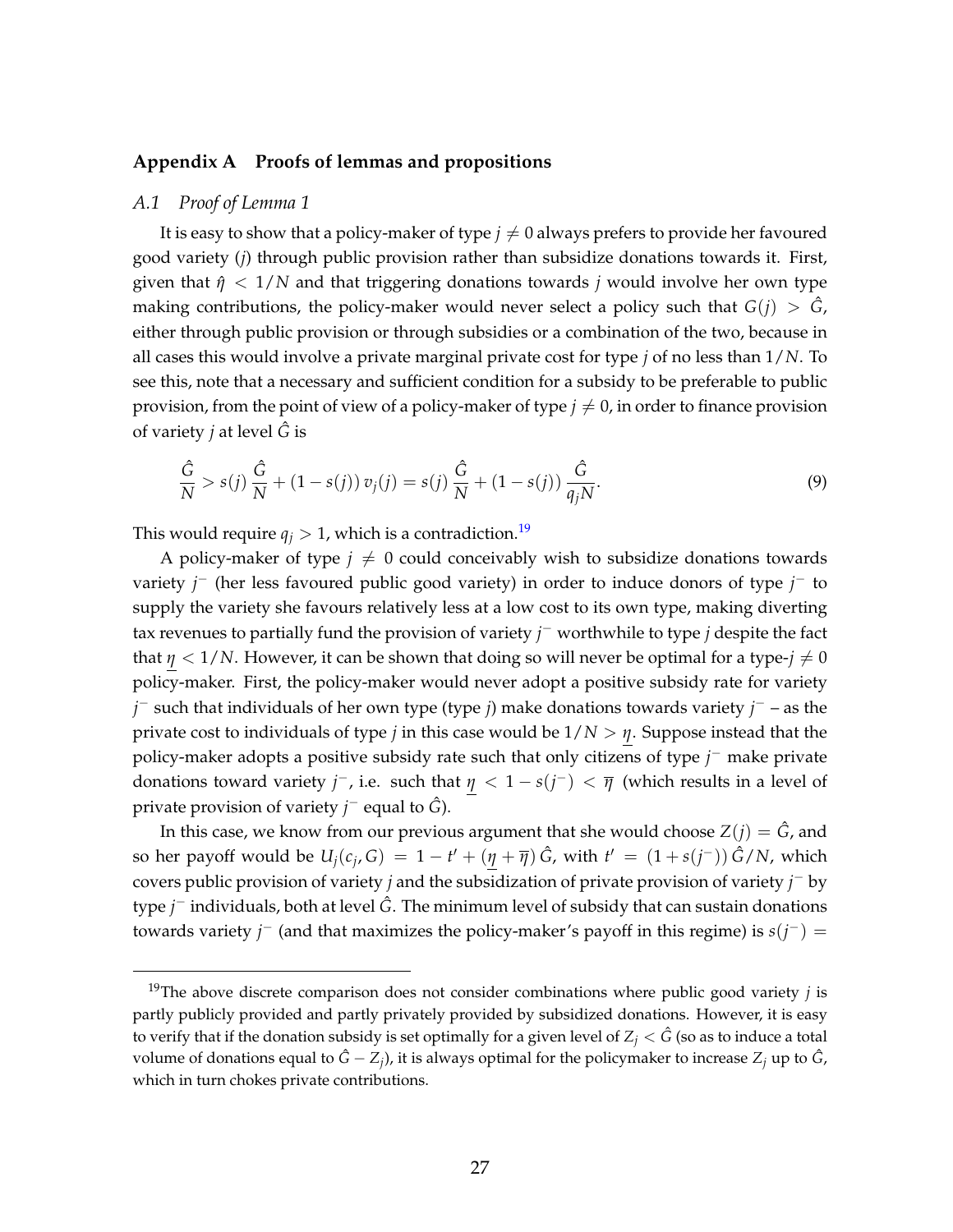$1 - \overline{\eta}$ , and so the policy-maker's payoff can be expressed as

<span id="page-29-0"></span>
$$
U_j(c_j, G) = 1 - (2 - \overline{\eta}) \hat{G}/N + (\underline{\eta} + \overline{\eta}) \hat{G}
$$
  
= 1 - \hat{G}/N + \overline{\eta} \hat{G} + (\underline{\eta} - (1 - \overline{\eta})/N) \hat{G}. (10)

With a zero subsidy, on the other hand, the policy-maker's payoff is

$$
U_j(c_j, G) = 1 - \hat{G}/N + \overline{\eta}\,\hat{G},\tag{11}
$$

which is greater than or equal to [\(10\)](#page-29-0) if and only if  $\eta < (1 - \overline{\eta})/N$ , which never holds under Assumption 1. Thus a policy-maker of type  $j \neq 0$  will always choose a policy (*Z*, *t*,*s*) such that subsidy rates does not trigger donations toward either varieties ( $1 - s(k) > \overline{\eta}$ ) and the tax rate,  $t = \hat{G}/N \equiv t^N$ , is such that she publicly provides only the variety she likes most at level  $Z(j) = \hat{G}$ , and does not fund the public good she likes less,  $Z(j^-) = 0$ .

# *A.2 Proof of Lemma 2*

As previously shown (Lemma 1), a policy-maker of type  $j \neq 0$  would, without a tie-in, choose *s*(*k*) to be less than  $1 - \overline{\eta}$  (and thus to have no effect on donations if positive), and a tax rate  $t^N=\hat G/N.$  Then, if  $1-t^N>\overline{\eta}$ , i.e. if  $\overline{\eta}<(N-\hat G)/N$  a subsidy tie-in at the policymaker preferred rate of taxation has no effect, and so it does not constrain the policy-maker's choice, which remains unchanged under a tie in. If, however,  $\hat{\eta} < 1-t^N < \overline{\eta}$ , i.e.

<span id="page-29-1"></span>
$$
\overline{\eta} \ge \frac{N - \hat{G}}{N},\tag{12}
$$

under a constraint  $s = t$ , selecting a level of taxation equal to  $t^N$  trigger donations by type *j* <sup>−</sup> towards variety *j* <sup>−</sup>, and this would in turn reduce public provision of variety *j* below *G*ˆ and thus also trigger donations by type *j* towards variety *j*. Thus, whenever [\(12\)](#page-29-1) holds, the policy-maker could either choose to raise the tax rate (and thus the subsidy rate) to the level,  $t^S$ , that generates enough revenue to publicly provide  $Z(j) = \hat{G}$  units of variety *j* and cover the cost of subsidies to private giving towards variety *j*<sup>−</sup>; or she could reduce the tax rate, *t <sup>Z</sup>*, to the point where the subsidy become ineffective at triggering donations, which requires public provision of variety *j* to be reduced below *G*ˆ.

Under the first option, where the policy-maker chooses  $t = s = t^S > 1 - \overline{\eta}$ , if donations towards *j* <sup>−</sup> equal *G*ˆ, the government's budget constraint is *t <sup>S</sup>N* = *G*ˆ + *t <sup>S</sup>G*ˆ, giving

$$
t^{S} = \frac{\hat{G}}{N - \hat{G}} \equiv t^{S}.
$$
\n(13)

However, if  $(1-t^{S'})\hat{G} > n_{j^-}$ , where  $n_{j^-} = q_{j^-}N$ , then donations towards variety  $j^-$  by  $j^$ individuals exhaust their income before their total level of subsidized donations reaches *G*ˆ, and so net-of-subsidy donations towards variety *j*<sup>−</sup> equal  $n_j$ −, and the subsidized level of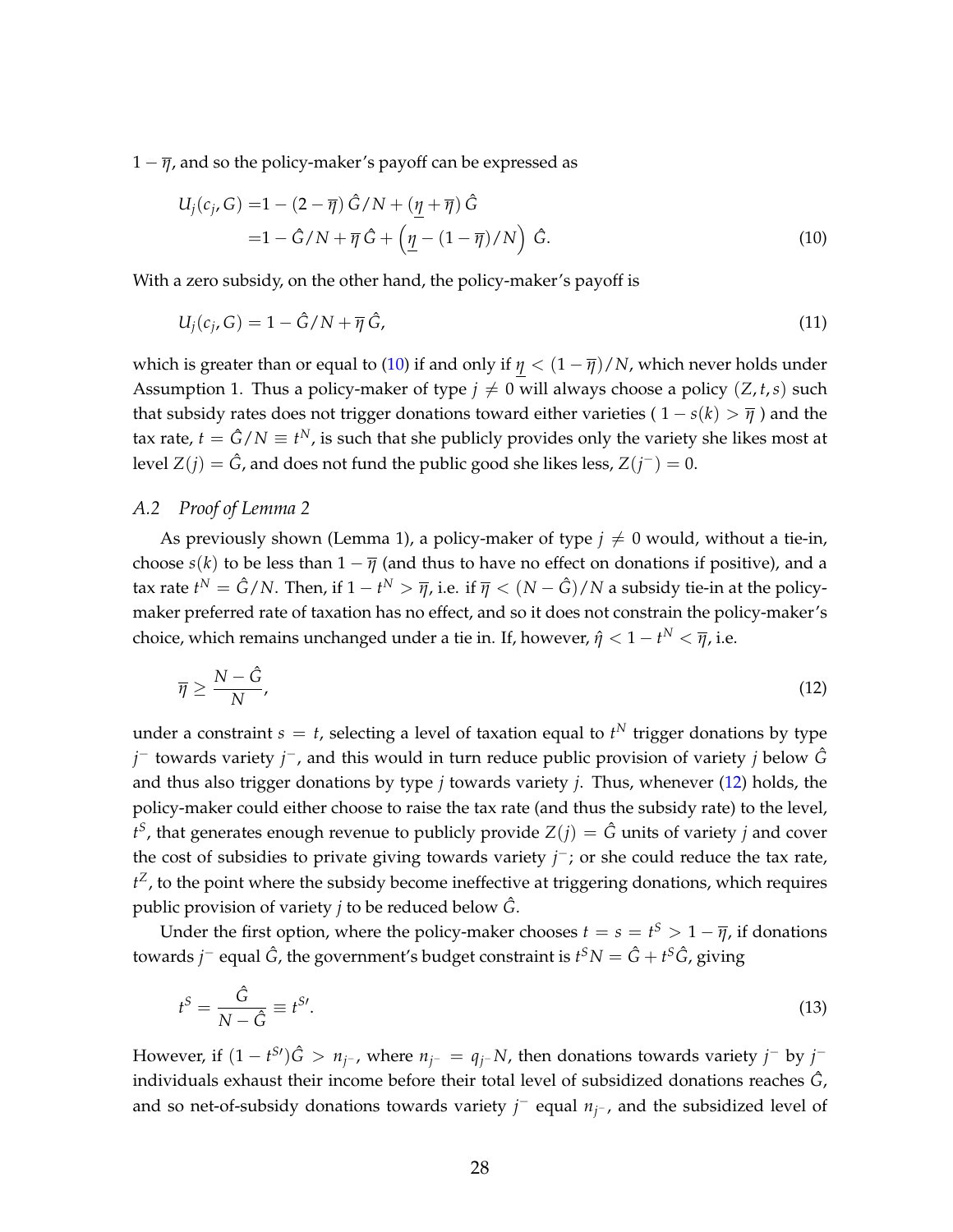provision becomes *nj*<sup>−</sup> /(1 − *t S* ) < *G*ˆ. The government's budget constraint in this case is  $t^{\mathcal{S}}N = \hat{G} + t^{\mathcal{S}}n_{j^-}/(1-t^{\mathcal{S}})$ , giving

$$
t^{S} = \frac{\hat{G} + N - n_{j^{-}} - \sqrt{(\hat{G} + N - n_{j^{-}})^{2} - 4N\hat{G}}}{2N} \equiv t^{S\prime\prime}.
$$
 (14)

Let then  $\tilde{G}$  be the level of public good such that  $t^{S'} = t^{S''}$ :

$$
\tilde{G} = \frac{N + n_{j^-} - \sqrt{N^2 + n_{j^-}^2 - 6Nn_{j^-}}}{4}.
$$
\n(15)

For  $\hat G\leq\tilde G$  the tax rates are such that  $t^{S\prime}\leq t^{S\prime\prime}$ , whereas for  $\hat G>\tilde G$  we have  $t^{S\prime}>t^{S\prime\prime}$ . Thus, a policymaker would choose a tax rate  $t^S=t^{S}$  if  $\hat G\leq \tilde G$  and a tax rate  $t^S=t^{S\prime\prime}$  if  $\hat G>\tilde G.$ 

For  $\hat G>\tilde G$ , it is always the case that  $t^S=t^{S\prime\prime}< t^{S\prime}< 1-\hat\eta$  and  $G<\hat G$ . For  $\hat G\leq \tilde G$ , on the other hand,  $t^S = t^{S}$  <  $t^{S}$ ; and so, in principle, it would be possible for donations towards variety  $j^-$  to rise above  $\hat G$  if  $t^{S\prime\prime}>1-\hat\eta.$  It is easy to show that this case can be ruled out: both  $t^{S}$ <sup>*a*</sup> and  $t^{S}$ <sup>*n*</sup> are increasing in  $\hat{G}$  and become equal to each other at  $\hat{G} = \tilde{G}$ , where

$$
t^{S} = 1/2 - \frac{n_{j^{-}} + \sqrt{N^{2} + n_{j^{-}}^{2} - 6Nn_{j^{-}}}}{2N} < 1/2 < 1 - 1/N < 1 - \hat{\eta}
$$
 (16)

(since  $N \geq 3$  and  $\hat{\eta} < 1/N$ , by assumption). Thus, for  $\hat{G} \leq \tilde{G}$  we always have  $t^S =$  $\min\{t^{S\prime}, t^{S\prime\prime}\} < 1 - \hat{\eta}.$ 

The rest of our analysis will focus on the case  $\hat{G} \leq \tilde{G}$ , ruling out unrealistic scenario where, with a subsidy  $s = t^S$ , *j*<sup>-</sup>-type individuals would use all of their income to make donations towards collective consumption, making their private consumption equal to zero.

The alternative option for the policy-maker is to choose to publicly provide variety *j* at a level below *G*ˆ and lower *t* up to a point where it equals

$$
t^Z = 1 - \overline{\eta},\tag{17}
$$

the minimum subsidy rate that does not trigger donations. When this applies, however, it would always pay to marginally lower the tax rate further so as to shut down donations by all types, as doing so would divert funds from provision of variety *j* <sup>−</sup> to that of variety *j*, resulting in a gain to the policy-maker equal to  $(\overline{\eta} - \eta) t^Z N$ . This implies that the policymaker's optimal choice can be determined simply by comparing the level of payoff the policymaker obtains for  $t = t^S$ , where  $Z(j) = \hat{G}$  and there are donations  $V(j^-) = \min\{\hat{G}, n_{j^-}/(1-\hat{G})\}$  $f<sup>S</sup>$ )} subsidized at rate  $f<sup>S</sup>$  with the corresponding level of payoff for  $t = t<sup>Z</sup>$  (or more precisely just below it) in a regime where there are no private donations and public provision of variety  $j$  is at level  $t^Z N < \hat{G}$ .

We next compare the level of payoff the policy-maker obtains for  $t = t^S = t^{S}$  with the level of payoff the policy-maker would obtain for  $t = t^Z$ . A type *j* policy-maker always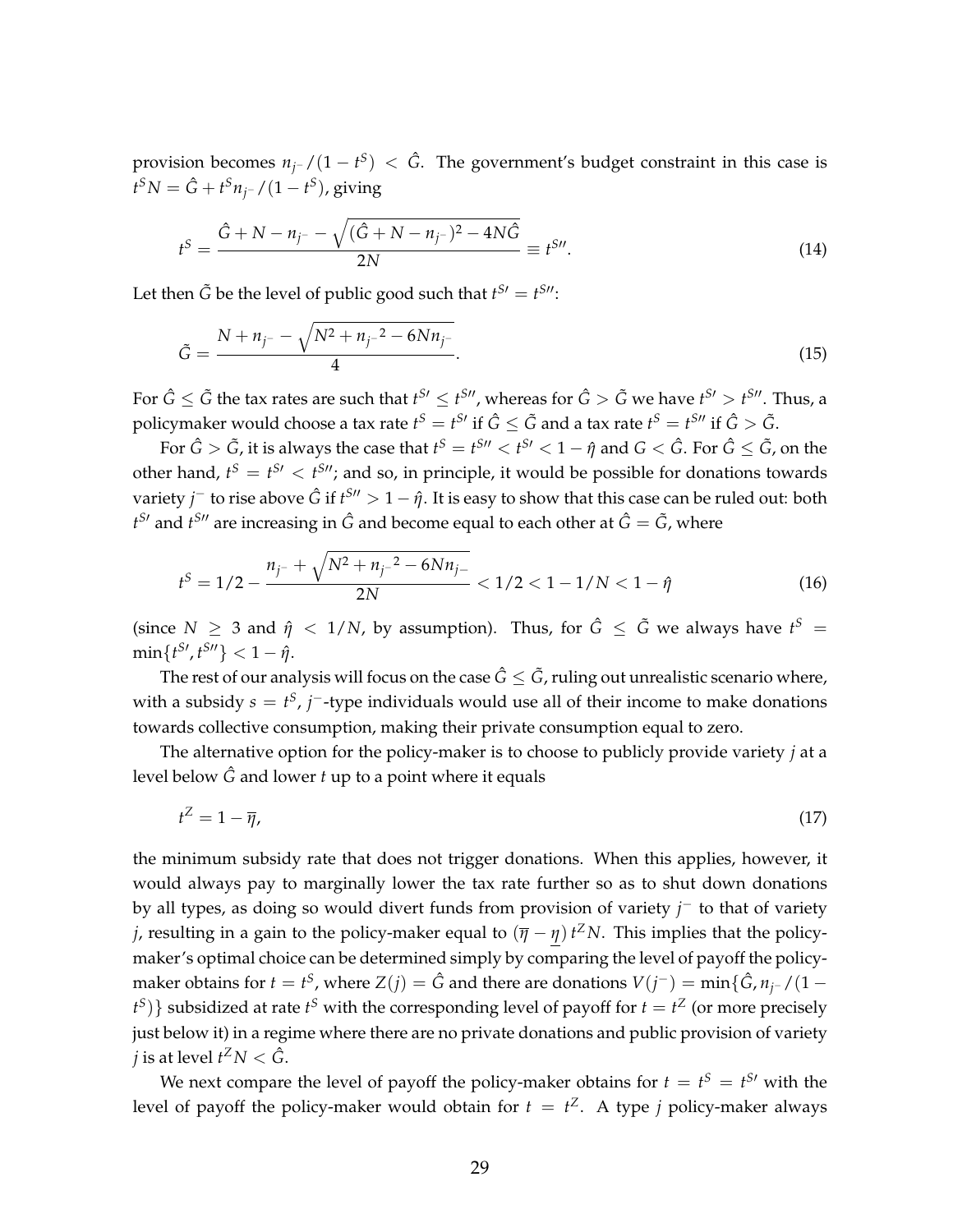prefers a tax rate  $t^S$  to a tax rate  $t^Z$ , if and only if

$$
(\overline{\eta} + \underline{\eta})\hat{G} - t^S = (\overline{\eta} + \underline{\eta})\hat{G} - \frac{\hat{G}}{N - \hat{G}} > \overline{\eta}Nt^Z - t^Z = (1 - \overline{\eta})(\overline{\eta}N - 1).
$$
 (18)

The difference between the left- and right-hand sides of the inequality is increasing in  $\bar{\eta}$  and decreasing in *η*, and so the minimum value of *η* that satisfies the inequality, which we shall denote as  $\tilde{\eta}$ , is a decreasing function of  $\eta$ . Then a value of  $\overline{\eta}$  that satisfies the inequality for *η* = 0 will also do so for any value of *η* between zero and 1/*N*. Setting *η* = 0 and solving for the value of  $\overline{\eta}$  that makes the condition binding, we obtain

<span id="page-31-0"></span>
$$
\overline{\eta} > \frac{N + 1 - \hat{G} + \sqrt{(1 + N - \hat{G})^2 - 4N(1 - \hat{G}/(N - \hat{G}))}}{2N} \equiv \tilde{\eta}_{\text{MIN}},
$$
\n(19)

which is always greater than the lower bound  $1/(N - \hat{G})$  in [\(12\)](#page-29-1). Condition [\(19\)](#page-31-0) thus represents a sufficient condition for a subsidy tie-in constraint to induce the policy-maker to offer a positive level subsidy for donations on  $j^{-20}$  $j^{-20}$  $j^{-20}$ .

# *A.3 Proof of Proposition 1*

Consider a scenario with a subsidy tie-in (tax relief). If the policy-maker is of type  $j = 0$ , the utility of all types is still  $U_i(0) = 1$ . If the policy-maker is of type  $j \neq 0$ , then we must distinguish three cases: (i) if  $\overline{\eta} < (N - \hat{G})/N$ , the subsidy tie-in has no effect and rankings are as for [\(7\)](#page-17-0); (ii) if  $(N - \hat{G})/N < \bar{\eta} \leq \tilde{\eta}$ , utility for type  $j^-$  under a  $j \neq 0$ -type policy- $\text{maker is } 1 - t^Z + \underline{\eta} t^Z N = 1 - (1 - \overline{\eta})(1 - \underline{\eta}N) \equiv U^Z_{\overline{j}^-}(j \neq 0) < 1 \text{ (since } \underline{\eta} < 1/N\text{), and}$ utility for type 0 is  $1 - t^Z = \overline{\eta} \equiv U_j$ − $(j \neq 0) < 1$  – the rankings of candidate types in this case thus remain as for [\(7\)](#page-17-0); (iii) if  $\bar{\eta} > \tilde{\eta}$  utility for type *j*<sup>-</sup> under a  $j \neq 0$  policy-maker is  $1-t^S-(1-t^S)\hat G/(\mathfrak{q}_jNN)+(\overline{\eta}+\underline{\eta})\hat G\equiv \mathcal U_j^S\ (\ j\neq 0).$  This is greater than  $U_j(0)=1$  if and only if

$$
\overline{\eta} > \frac{(1+q_{j-})N - 2\hat{G} - \underline{\eta}(N-\hat{G})q_{j-N}}{(N-\hat{G})q_{j-}} \equiv \tilde{\eta}.
$$
\n(20)

The limit for  $N\to\infty$  of the difference  $\tilde\eta-\tilde{\tilde\eta}_j$ − is  $1+\underline\eta>0.$  Thus, by continuity, there must be a value  $\tilde{N} \geq 0$  satisfying

$$
\tilde{\eta} - \tilde{\tilde{\eta}} \ge 0, \quad \tilde{N} \ge 0, \quad \tilde{N}(\tilde{\eta} - \tilde{\tilde{\eta}}) = 0,
$$
\n(21)

<span id="page-31-1"></span><sup>&</sup>lt;sup>20</sup>The policy-maker could also shut down donations towards variety *j*<sup>-</sup> by selecting  $t = 1$  and *Z*(*j*) = *N*. This is preferred to the above outcome if  $\overline{\eta} \hat{G} + \hat{\eta} (N - \hat{G}) > 1 - \hat{G} / (N - \hat{G}) + (\overline{\eta} + \eta) \hat{G}$ . Solving for the minimum value of  $\hat{\eta}$  that satisfies this, we find that it equals  $1/N$  for  $\hat{G} = 0$  and is increasing in  $\hat{G}$  for  $\hat{G}$  <  $N/2$  (as assumed). Thus, the restriction  $\hat{\eta}$  <  $1/N$  rules out this possibility.